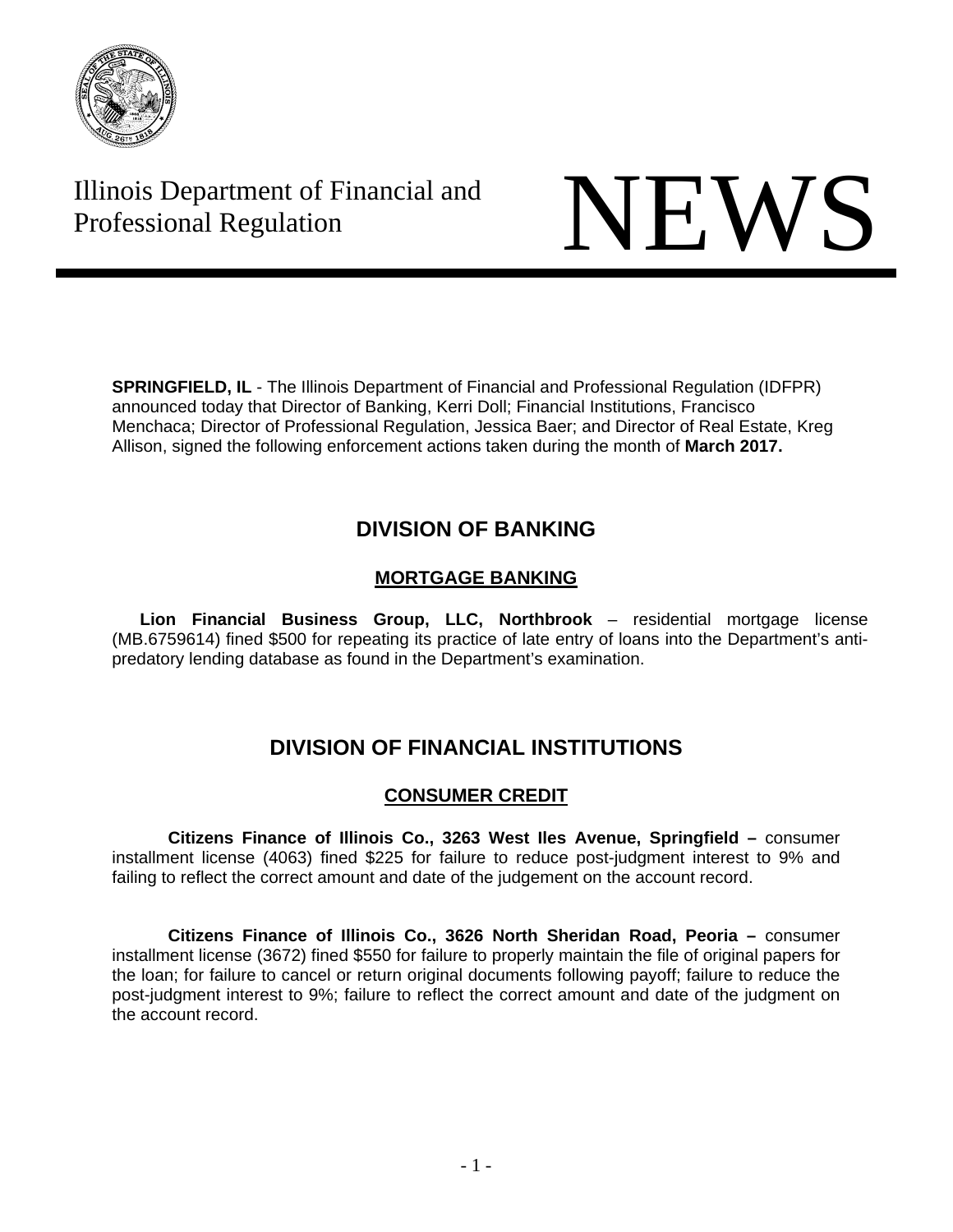## **DIVISION OF PROFESSIONAL REGULATION**

### **UNLICENSED**

 **A Spa, Franklin Park, unlicensed; Hellstein Hyon, Schertz, TX, unlicensed; Lianshu Zhang, Los Angeles, CA, unlicensed; Chun Dore**, **Duluth, GA, unlicensed; Angela Kim, Jacksonville, FL, unlicensed and Euna J Cha, unlicensed -** all ordered to cease and desist the unlicensed practice of massage therapy for compensation.

 **Jenny Bataa, Glenview, unlicensed** - ordered to cease and desist the unlicensed practice of nail technology.

 **Tony Catullo, Des Plaines, unlicensed** - ordered to cease and desist the unlicensed practice as a locksmith.

 **Diversified Design Studio, Madison, WI, unlicensed** - ordered to cease and desist the unlicensed practice as a professional design firm for architecture for compensation.

 **Imperial Cutz Barber Shop, Schaumburg, unlicensed** - ordered to cease and desist the unlicensed practice of operating as a salon/shop.

 **Sherin Lee, Joliet, unlicensed** - ordered to cease and desist the unlicensed practice of medicine and assessed a \$5,000 civil penalty.

 **Lovely Nails III, Moline, unlicensed** - ordered to cease and desist the unlicensed operation of a shop/salon.

 **Randy Pugh, Metropolis, unlicensed** - ordered to cease and desist the unlicensed practice of roofing contracting and assessed a \$10,000 civil penalty.

 **Randy Rippy, Sterling, unlicensed** - ordered to cease and desist the unlicensed practice of roofing contractor.

 **Juanita Santillan, Chicago, unlicensed** - ordered to cease and desist the unlicensed practice of massage therapy for compensation in Illinois.

 **Chelsea Schelling, Oak Park, unlicensed** - ordered to cease and desist the unlicensed practice as a licensed clinical social worker.

#### **Barber, Cosmetology, Esthetics, Nail Technology and Hair Braiding**

 **Marlene Alvarado, Chicago, 011297815** - cosmetologist license indefinitely suspended for failure to file and/or pay Illinois state income taxes.

 **Alexander Arreguin, Addison, 006065260** - barber license issued and placed on probation for one year based on felony convictions and unprofessional conduct.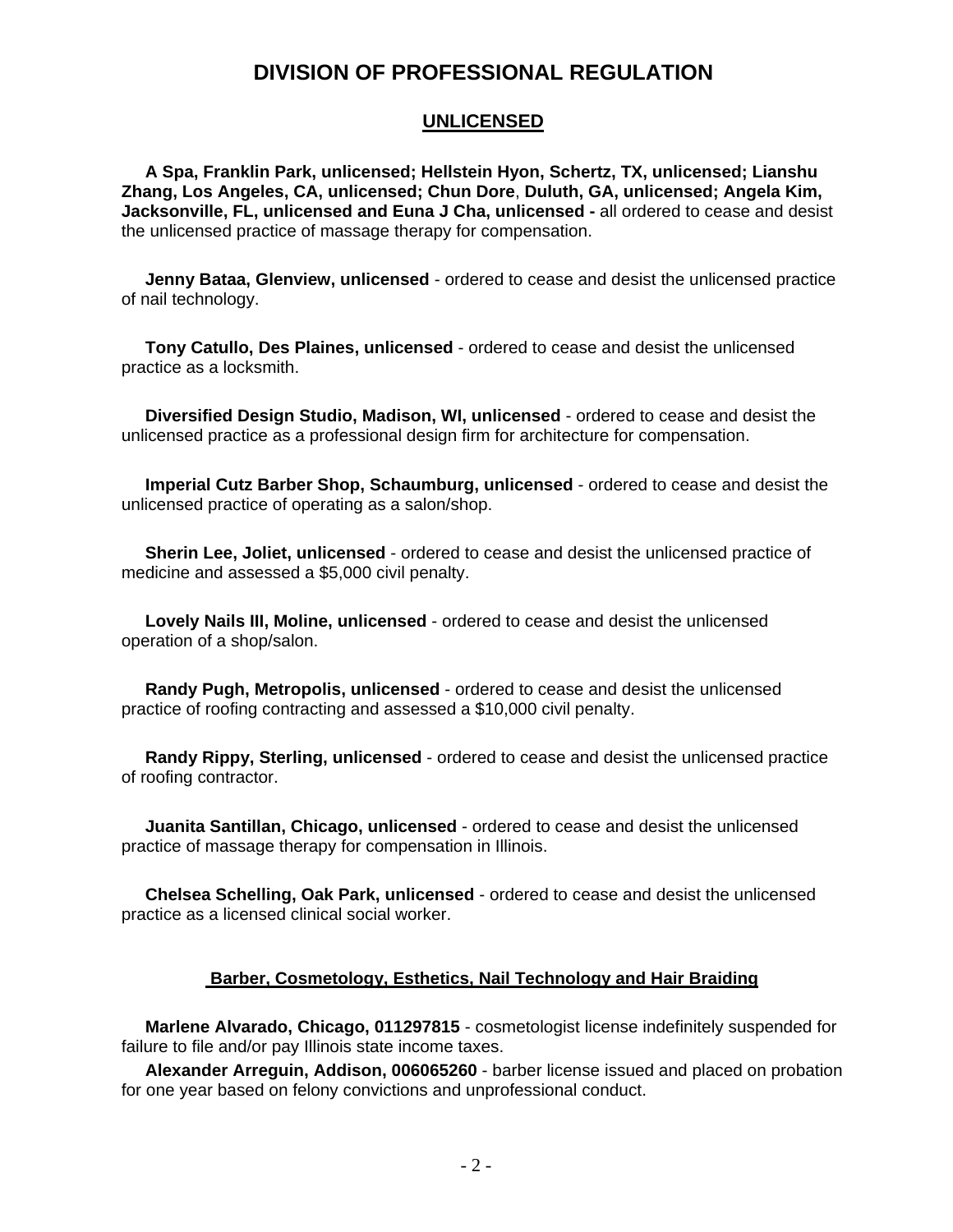**Elizabeth Bovino, Country Club Hills, 011275797** - cosmetologist license suspended for failure to file and/or pay Illinois state income taxes.

 **Adrean Brooks, Chicago, 011252215** - cosmetologist license suspended for failure to file and/or pay Illinois state income taxes.

 **Charlayne Brown, Chicago, 011179665** - cosmetologist license indefinitely suspended for failure to file and/or pay Illinois state income taxes.

 **Tracey Bryant, Bethalto, 011299507** - cosmetologist license indefinitely suspended for failure to file and/or pay Illinois state income taxes.

 **Tristan Coleman, Chicago, 011174450** - cosmetologist license suspended for failure to file and/or pay Illinois state income taxes.

 **Cosby, East St. Louis, 006058116** - cosmetologist license suspended for failure to file and/or pay Illinois state income taxes.

 **Tri Dang, El Paso, TX, 011291758** - cosmetologist license indefinitely suspended for failure to file and/or pay Illinois state income taxes.

 **Lee Ann Davis, Chicago, 011255081** - cosmetologist license indefinitely suspended for failure to file and/or pay Illinois state income taxes.

 **Justin Davis, LaGrange, 011285023** - cosmetologist license restored with reprimand and fined \$500 for practicing on a lapsed license.

 **Alvin Dickens, Chicago, 006063286** - barber license indefinitely suspended for failure to file and/or pay Illinois state income taxes.

 **Dejan Dimkovski, Chicago, 006062698** - barber license suspended for failure to file and/or pay Illinois state income taxes.

 **Rodney Dotson, Oak Park, 006061615** - barber license indefinitely suspended for failure to file and/or pay Illinois state income taxes.

 **Vernon English, Chicago, 006058761** - barber license indefinitely suspended for failure to file and/or pay Illinois state income taxes.

 **James Ford, Mapleton, 011297071** - cosmetologist license indefinitely suspended for failure to file and/or pay Illinois state income taxes.

 **Kallie Gabriel, Chicago, 011308259** - cosmetologist license suspended for failure to file and/or pay Illinois state income taxes.

 **Lorena Gonzales, Aurora, 169026651** - nail technician license issued and placed on probation for one year due to the Licensee's previous criminal history.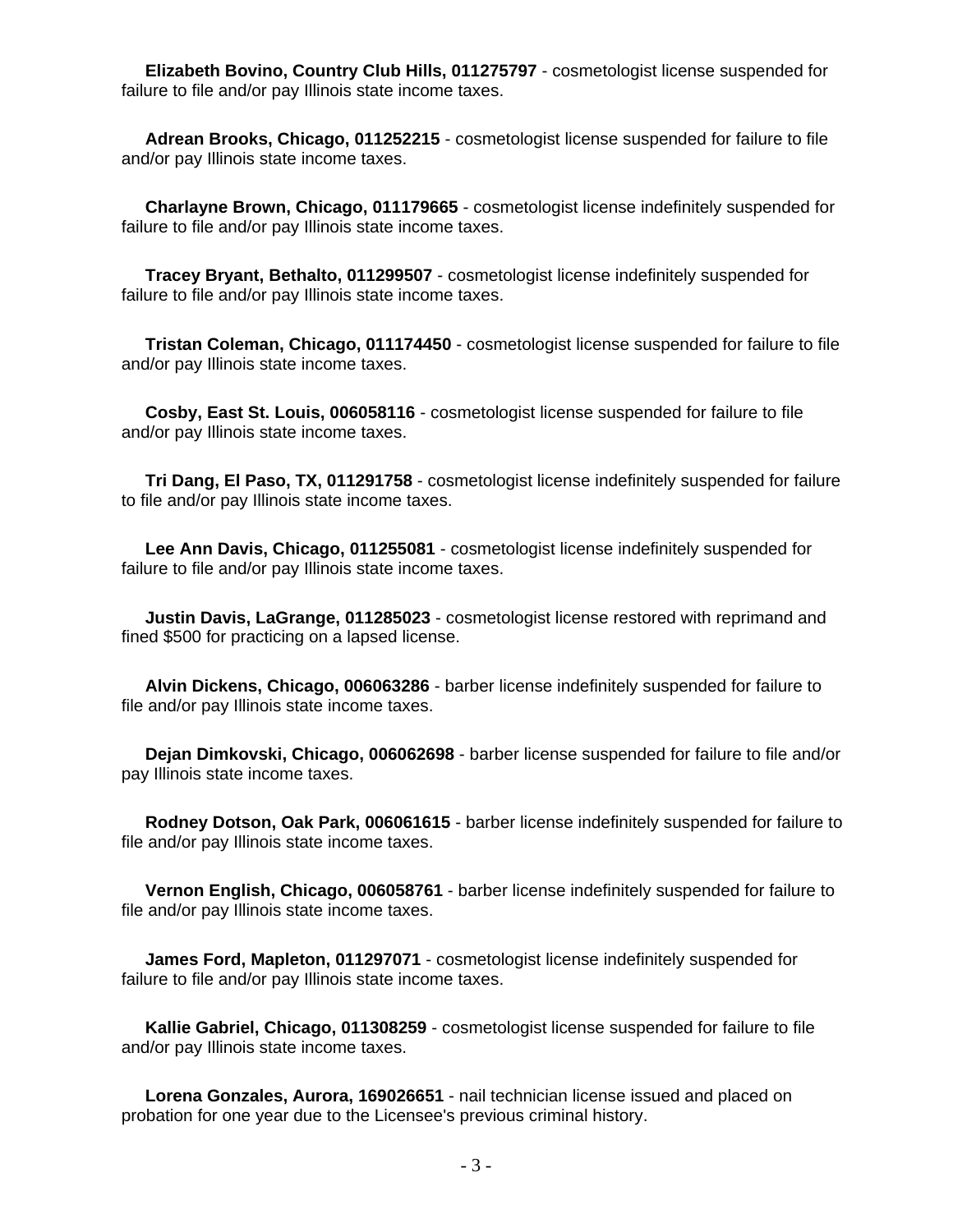**Valincia Gray, Chicago, 011242005** - cosmetologist license indefinitely suspended for failure to file and/or pay Illinois state income taxes.

 **Krista Hagen, Fox Lake, 011265202** – cosmetologist license indefinitely suspended for failure to file and/or pay Illinois state income taxes.

 **Dion Hardeman, North Chicago, 011310741** - cosmetologist license suspended for being more than 30 days' delinquent in the payment of child support.

 **Robynne Holloway, Chicago, 131007345** - licensed esthetician license suspended for failure to file and/or pay Illinois state income taxes.

 **Kristin Holzman, Round Lake, 011248970** - cosmetologist license suspended for failure to file and/or pay Illinois state income taxes.

 **Chu Hong, Chicago, 011309450** - cosmetologist license suspended for failure to file and/or pay Illinois state income taxes.

 **Joyce Hrdlicka, Romeoville, 131007849** - licensed esthetician license indefinitely suspended for failure to file and/or pay Illinois state income taxes.

 **Isaias Barber Shop and Hair Salon, Waukegan, 189017101** - salon license reprimanded and fined \$250 based on aiding and assisting unlicensed practice of barbering.

 **Angelo Jackson, Chicago, 006064896** - barber license suspended for failure to file and/or pay Illinois state income taxes.

 **Steven James, Chicago, 006app59213** - barber license issued with reprimand due to the licensee's previous criminal history.

 **Mallory Jenco, Petersburg, FL, 011302676** - cosmetologist license suspended for failure to file and/or pay Illinois state income taxes.

 **Deonte Johnson, Waukegan, 011315062** - cosmetologist license issued and placed on indefinite probation for a minimum of three years based on felony convictions and unprofessional conduct.

 **Danita Johnson, Chicago, 011254633** - cosmetologist license indefinitely suspended for failure to file and/or pay Illinois state income taxes.

 **Matthew Kelps, Chicago, 011292341** - cosmetologist license suspended for failure to file and/or pay Illinois state income taxes.

 **Cheryl King, Chicago, 011207611** - cosmetologist license indefinitely suspended for failure to file and/or pay Illinois state income taxes.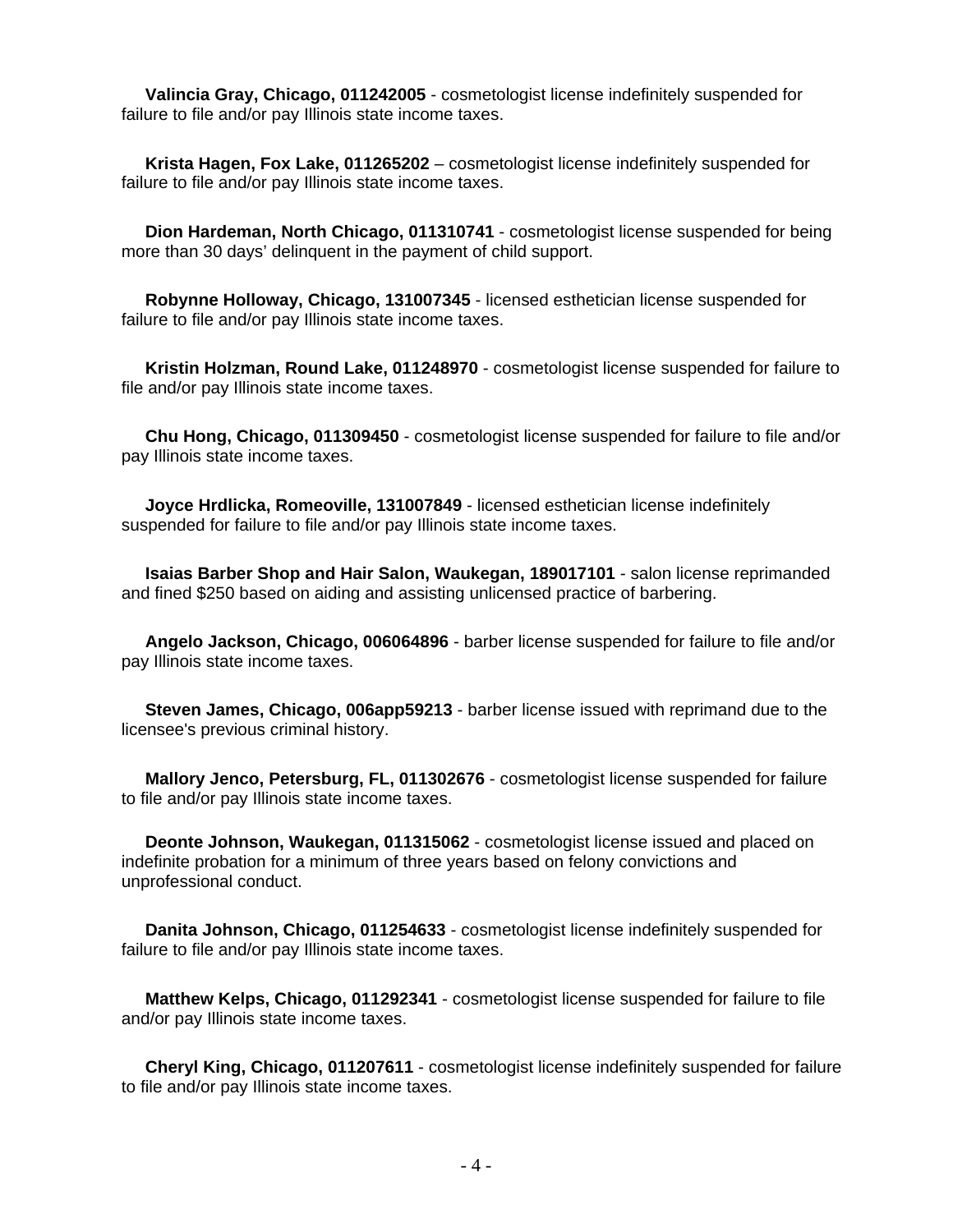**Amanda Kreher, Millstadt, 011275554** - cosmetologist license indefinitely suspended for failure to file and/or pay Illinois state income taxes.

 **Maria Linares, Chicago, 011231291** - cosmetologist license indefinitely suspended for failure to file and/or pay Illinois state income taxes.

 **Marcus Long, Country Club Hills, 011309232** - cosmetologist license indefinitely suspended for failure to file and/or pay Illinois state income taxes.

 **Sandy Mathurin, Skokie, 011293334** - cosmetologist license indefinitely suspended for failure to file and/or pay Illinois state income taxes.

 **Jimmie Miggins, Chicago, 006065052** - barber license suspended for failure to file and/or pay Illinois state income taxes.

 **Donte Montgomery, Phoenix, 006063002** - barber license indefinitely suspended for failure to file and/or pay Illinois state income taxes.

 **Latasha Moore, Chicago, 011245270** - cosmetologist license indefinitely suspended for failure to file and/or pay Illinois state income taxes.

 **Phuong Nguyen, Norridge, 011289011** - cosmetologist license indefinitely suspended for failure to file and/or pay Illinois state income taxes.

 **Oluchi Opara, Dolton, 011267356** - cosmetologist license indefinitely suspended for failure to file and/or pay Illinois state income taxes.

 **Emmy Phan, Chicago, 011286220** - cosmetologist license indefinitely suspended for failure to file and/or pay Illinois state income taxes.

 **Michelle Pillow, Lithonia, GA, 011192065** - cosmetologist license indefinitely suspended for failure to file and/or pay Illinois state income taxes.

 **Ladonna Pittman, Glendale Heights, 011312597** - cosmetologist license suspended for failure to file and/or pay Illinois state income taxes.

 **Clifton Pitts, Bradley, 006064405** - barber license indefinitely suspended for failure to file and/or pay Illinois state income taxes.

 **Rufus Porter, San Jacinto, CA, 006063638** - barber license indefinitely suspended for failure to file and/or pay Illinois state income taxes.

 **Cheryl Quist, Beach Park, 011224537** - cosmetologist license indefinitely suspended and fined \$290 for failure to comply with continuing education requirements.

 **Anthony Rhodes, Fairview Heights, 006062278** - barber license indefinitely suspended for failure to file and/or pay Illinois state income taxes.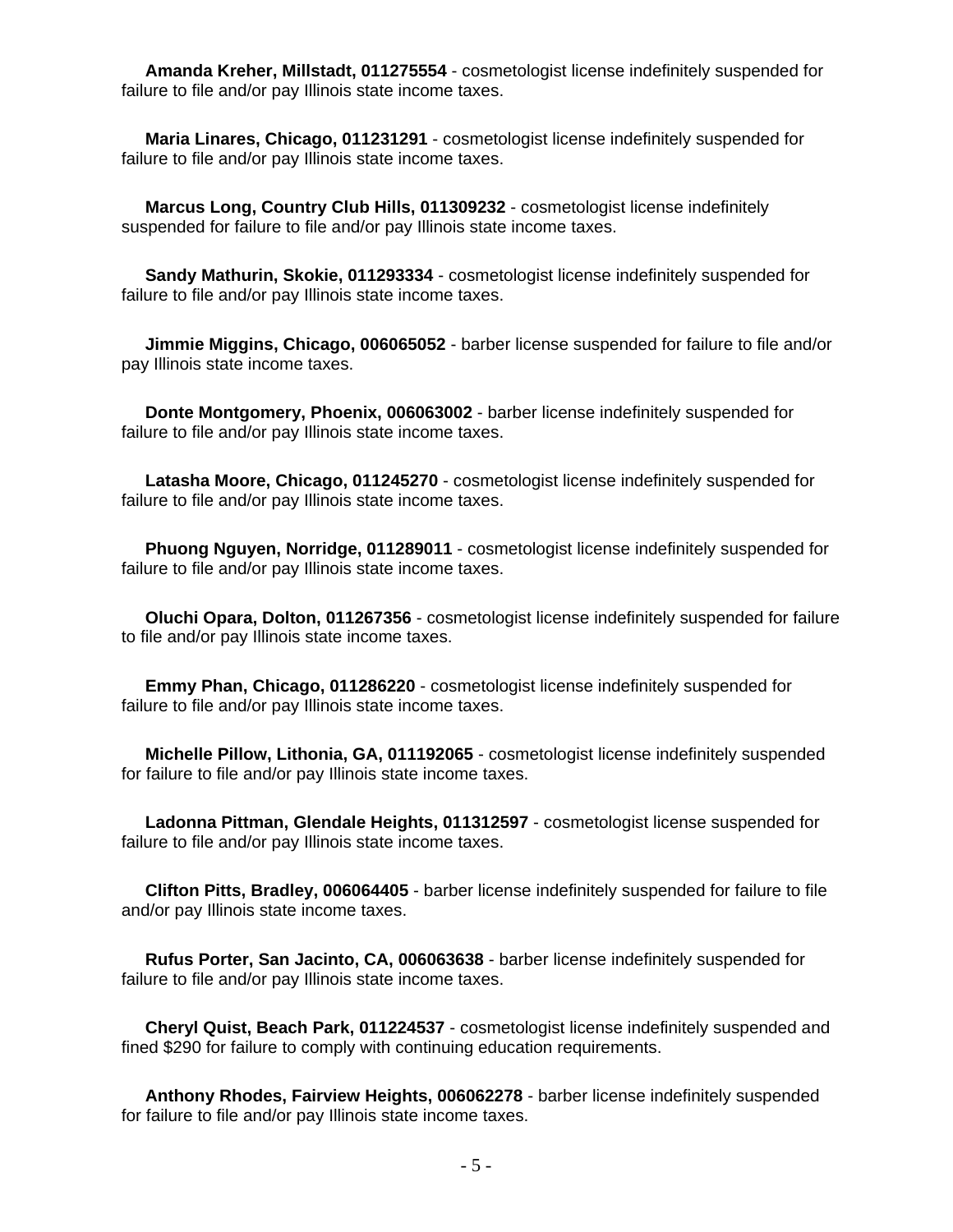**Maureen Rife, Palatine, 011226298** - cosmetologist license suspended for failure to file and/or pay Illinois state income taxes.

 **Jorge Rizzo, Morton, 011200409** - cosmetologist license suspended for failure to file and/or pay Illinois state income taxes.

 **Jorge Rizzo, Morton, 012007085** - cosmetologist teacher license suspended for failure to file and/or pay Illinois state income taxes.

 **Tyler Scott, Chicago, 011300453** - cosmetologist license indefinitely suspended for failure to file and/or pay Illinois state income taxes.

 **Sunita Sinha, Oswego, 011297636** - cosmetologist license suspended for failure to file and/or pay Illinois state income taxes.

 **Moneca Soto, Bellwood, 011268076** - cosmetologist license suspended for 90 days', retroactive to December 19,2016 and fined \$1,000 for practicing on lapsed license as well as falsifying her initial application and having multiple felony convictions.

 **Spa O Nails & More, Deerfield, 189015465** - salon license reprimanded and fined \$250 for aiding and abetting the unlicensed practice of nail technology.

 **Star Nails, Savoy, 189014358** - salon license reprimanded and fined \$500 based on unprofessional conduct of a salon.

 **Jacinta Story, Champaign, 011289739** - cosmetologist suspended for failure to file and/or pay Illinois state income taxes.

 **Tabatha Tamras, Rockton, 011297447** - cosmetologist license indefinitely suspended for failure to file and/or pay Illinois state income taxes.

 **Chau Tran, Loves Park, 169022531** - nail technician license suspended for being more than 30 days' delinquent in the payment of child support.

 **Jacquelyn Vance, Elmhurst, 011262032** - cosmetologist license suspended for failure to file and/or pay Illinois state income taxes.

 **Robbie Walker, Willowbrook, 011271125** - cosmetologist license indefinitely suspended for failure to file and/or pay Illinois state income taxes.

 **Sheritta Webster, Riverdale, 011250350** - cosmetologist license suspended for failure to file and/or pay Illinois state income taxes.

 **Kaamilya West, Naperville, 169026618** - nail technician license issued and placed on probation for one year based on felony convictions and unprofessional conduct.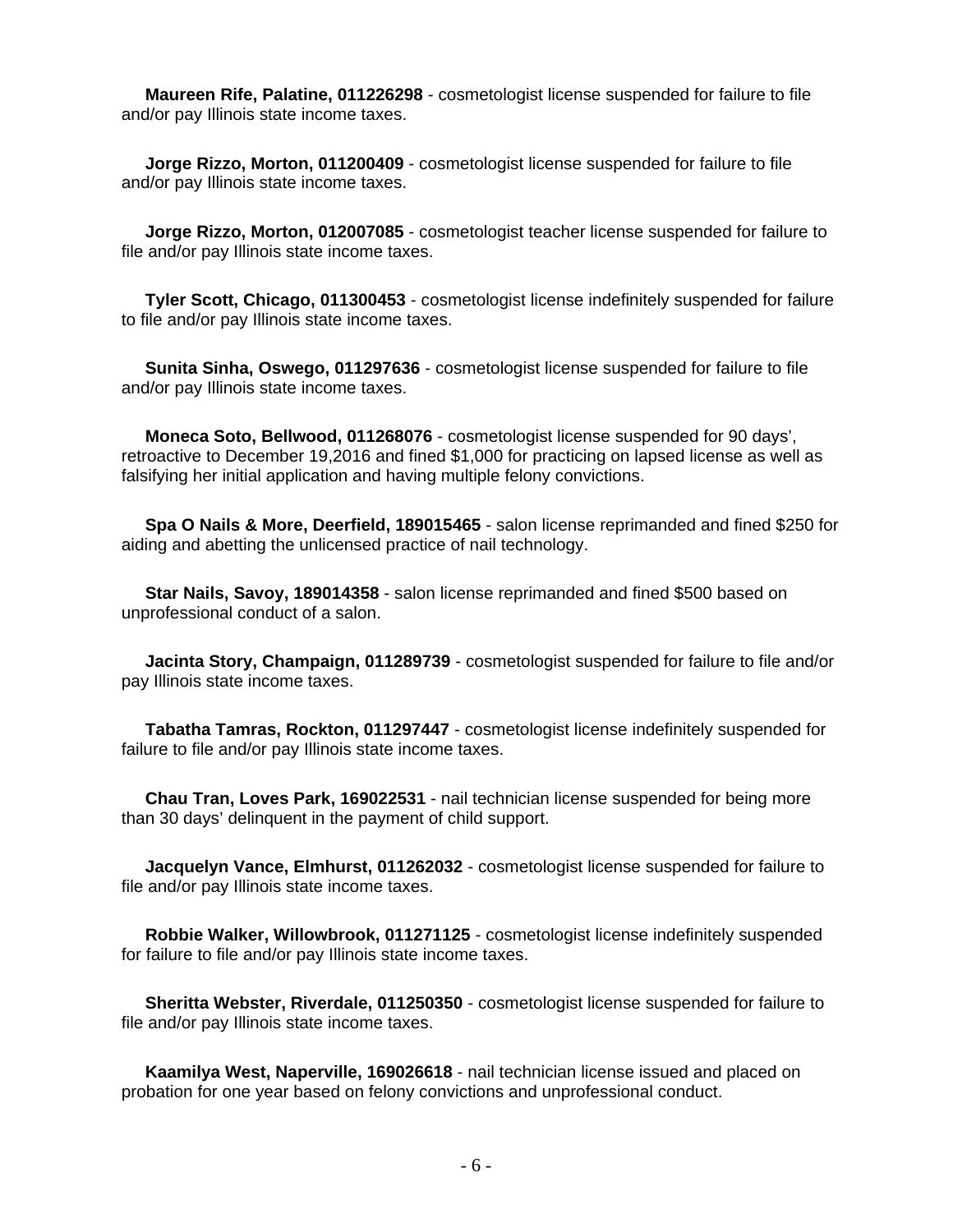**Jami Wold, Chicago, 131010761** - licensed esthetician license suspended for failure to file and/or pay Illinois state income taxes.

 **Marvin Wright, Indianapolis, IN, 011301026** - cosmetologist license suspended for failure to file and/or pay Illinois state income taxes.

#### **DENTAL**

 **Frances Gonzalez, Cedar Park, TX, 020010450** - dental hygienist license suspended for failure to file and/or pay Illinois state income taxes.

 **Kishore Gopal, Orange, CA, 019023845** - dental license suspended for failure to file and/or pay Illinois state income taxes.

 **Thomas Miller, Ottawa, 019019400** - dental license indefinitely suspended for failure to file and/or pay Illinois state income taxes.

 **John Ronan, Jacksonville, 019019794** - dental license suspended for being more than 30 days' delinquent in the payment of child support.

 **Edward Tolliver, Chicago, 019021497 -** dental license suspended for failure to file and/or pay Illinois state income taxes.

#### **COLLECTION AGENCY**

 **Stuart-Lippman and Associates, Inc., Tucson, AZ, 017022082** - collection agency license issued and placed on indefinite probation for a minimum of three years and fined \$5,000 based on discipline by other jurisdictions.

#### **DETECTIVE BOARD**

 **Joseph Acevedo, Chicago, 129394868** - permanent employee registration card suspended for being more than 30 days' delinquent in the payment of child support.

 **Robert Allen, Wheaton, 230095510** - original firearms certificate suspended for failure to file and/or pay Illinois state income taxes.

 **Christian Arias, Chicago, 129209850** - permanent employee registration card placed in refuse to renew status for failure to appear at a disciplinary conference.

 **Michael Arnold, Chicago, 129388427** - permanent employee registration card indefinitely suspended for failure to file and/or pay Illinois state income taxes.

 **Marquise Artis, Chicago, 129387429** - permanent employee registration card suspended for failure to file and/or pay Illinois state income taxes.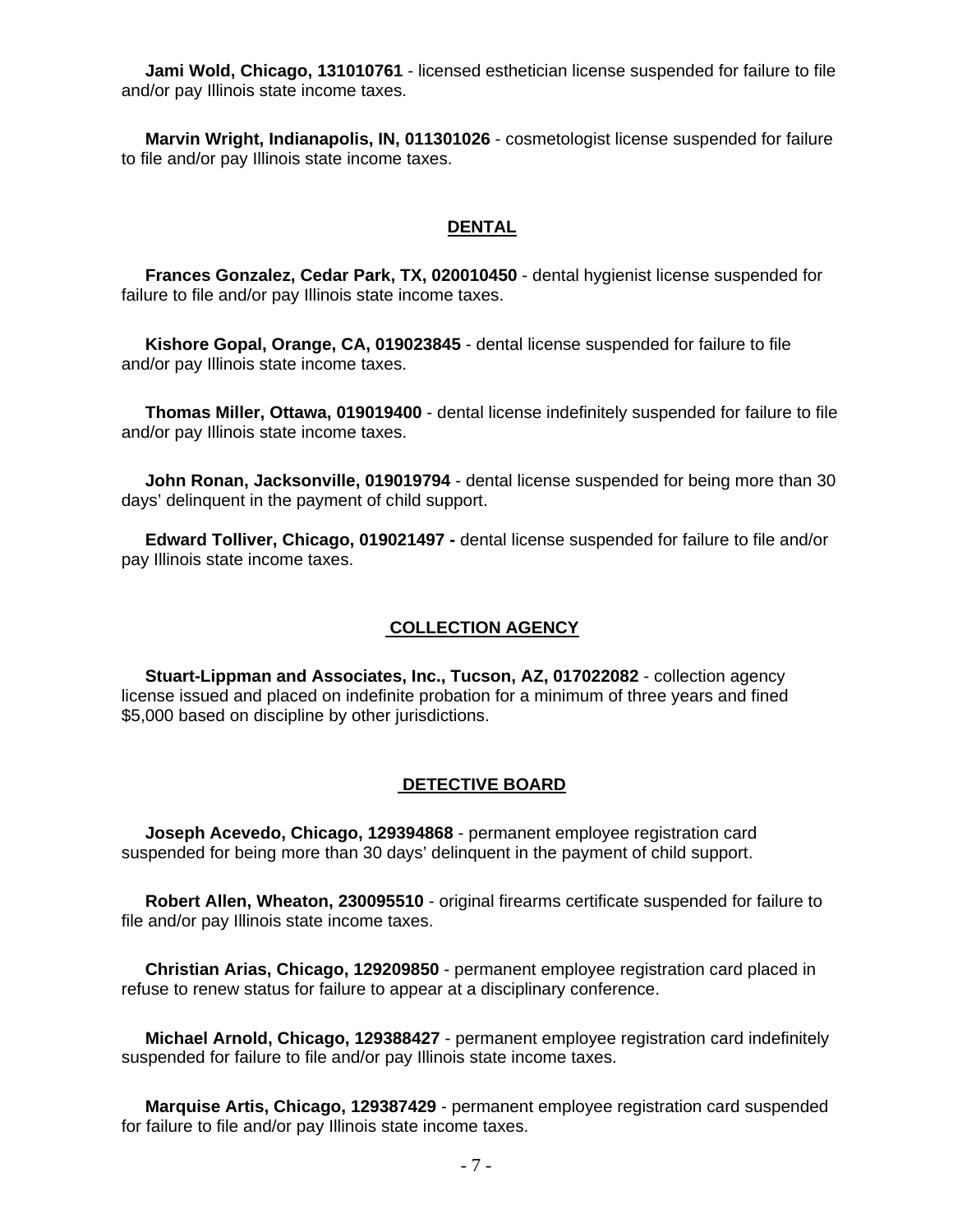**Jonathan Bain, Chicago, 129345026** - permanent employee registration card suspended for failure to file and/or pay Illinois state income taxes.

 **John Banks, Chicago, 129306686** - permanent employee registration card placed in refuse to renew status for failure to appear for a disciplinary conference.

 **Xavier Barfield, Chicago, 129377854** - permanent employee registration card suspended for being more than 30 days' delinquent in the payment of child support.

 **Ignacio Batrez, Chicago, 129385309** - permanent employee registration card placed on non-reporting probation for two years due to criminal conviction and failure to report.

 **Renita Bell, Aurora, 129404225** - permanent employee registration card placed on a twoyear non-reporting probation due to criminal convictions and failure to report.

 **James Bibbs, Markham, 230086635** - original firearms certificate suspended for failure to file and/or pay Illinois state income taxes.

 **Juba Bonner, Chicago, 129054071** - permanent employee registration card suspended for failure to file and/or pay Illinois state income taxes.

 **George Brooks, Calumet City, 129375209** - permanent employee registration card indefinitely suspended for failure to file and/or pay Illinois state income taxes.

 **Maurice Brooks, Lansing, 129048049** - permanent employee registration card placed in refuse to renew status for failure to appear at a disciplinary conference.

 **Damion Brown, Chicago, 129327731** - permanent employee registration card indefinitely suspended for failure to file and/or pay Illinois state income taxes.

 **LaTonya Brown, Chicago, 129159820** - permanent employee registration card placed on non-reporting probation for two years due to criminal conviction.

 **Dominque Bryant, Riverdale, 129395065** - permanent employee registration card suspended for failure to file and/or pay Illinois state income taxes.

 **Brian Burgess, Chicago, 129342561** - permanent employee registration card suspended for failure to file and/or pay Illinois state income taxes.

 **William Burl, Bellwood, 129410075** - permanent employee registration card issued and placed in two-year non-reporting probation due to criminal convictions.

 **Miric Byas, Belleville, 129392141** - permanent employee registration card suspended for being more than 30 days' delinquent in the payment of child support.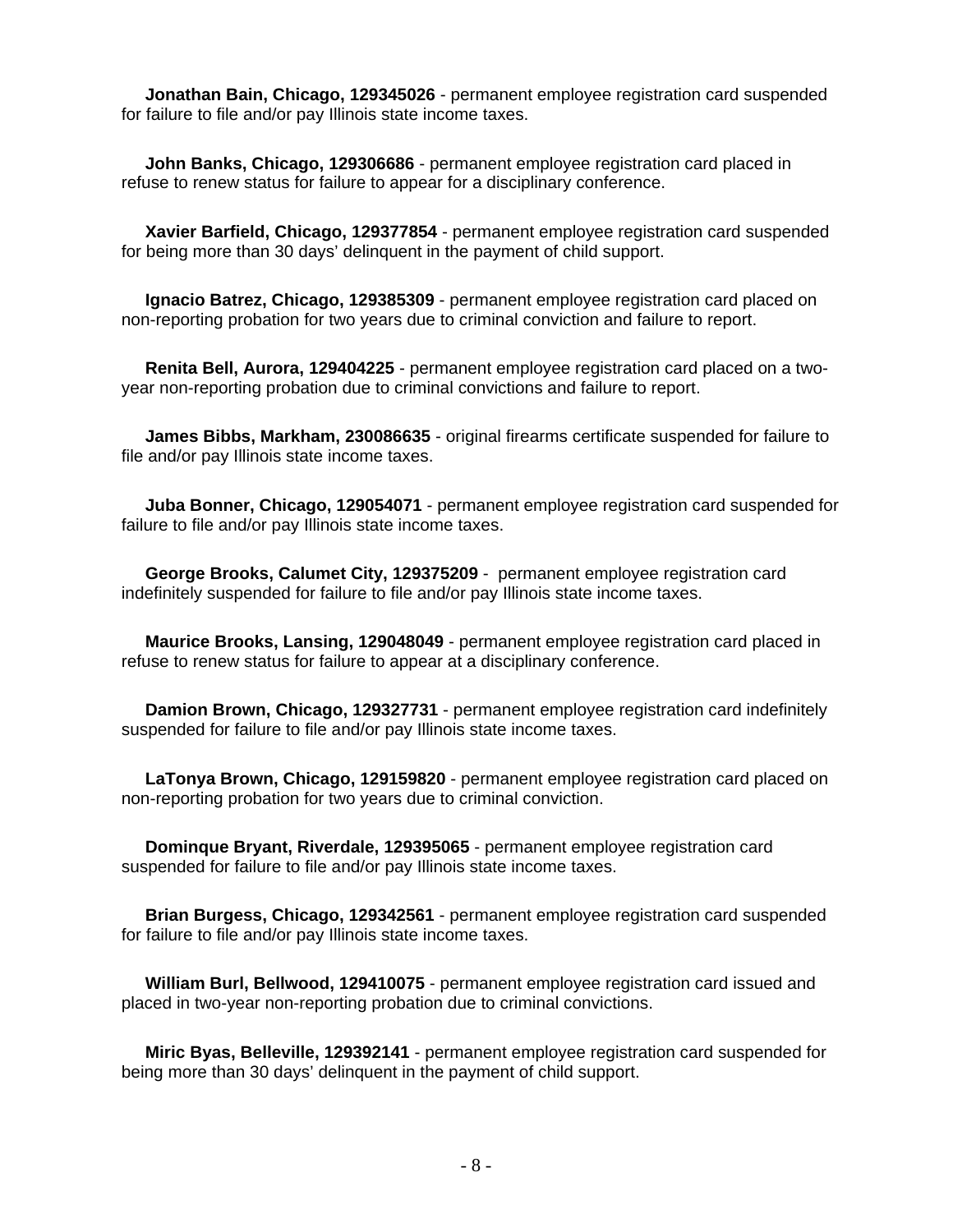**Vincent Carter, Chicago, 129141088** - permanent employee registration card suspended for failure to file and/or pay Illinois state income taxes.

 **Dennis Cattenhead, Maywood, 129233634** - permanent employee registration card indefinitely suspended for failure to file and/or pay Illinois state income taxes.

 **Jaison Chacko, Skokie, 129372578** - permanent employee registration card suspended for failure to file and/or pay Illinois state income taxes.

 **Brian Chapman, Herrin, 129386862** - permanent employee registration card suspended for failure to file and/or pay Illinois state income taxes.

 **April Childs, Chicago, 129397292** - permanent employee registration card indefinitely suspended for failure to file and/or pay Illinois state income taxes.

 **Walid Chuli, Chicago Ridge, 129330727** - permanent employee registration card placed in refuse to renew status for failure to appear at a disciplinary conference.

 **Hasan Cirkie, Bensenville, 129384337** - permanent employee registration card placed on non-reporting probation for two years and FCC prohibited for two years due to criminal conviction and failure to report.

 **Anthony Clark, Chicago, 129333164** - permanent employee registration card suspended for being more than 30 days' delinquent in the payment of child support.

 **Tekoa Clark, Chicago, 129252665** - permanent employee registration card indefinitely suspended for failure to file and/or pay Illinois state income taxes.

 **Lynette Clough, Chicago, 129134920** - permanent employee registration card placed on non-reporting probation for three years and FCC prohibited for three years due to criminal conviction and failure to report.

 **Glen Cobb, Chicago, 129354699** - permanent employee registration card indefinitely suspended for failure to file and/or pay Illinois state income taxes.

 **Cornelius Cohen, Dolton, 129387369** - permanent employee registration card suspended for being more than 30 days' delinquent in the payment of child support.

 **Berneda Collins, Park Forest, 129410072** - permanent employee registration card issued and placed in one-year non-reporting probation due to criminal convictions and failure to report.

 **Brandon Comer, Chicago, 129324170** - permanent employee registration card suspended for being more than 30 days' delinquent in the payment of child support.

 **Emanuel Cretu, Lake in the Hills, 129305696** - permanent employee registration card indefinitely suspended for failure to file and/or pay Illinois state income taxes.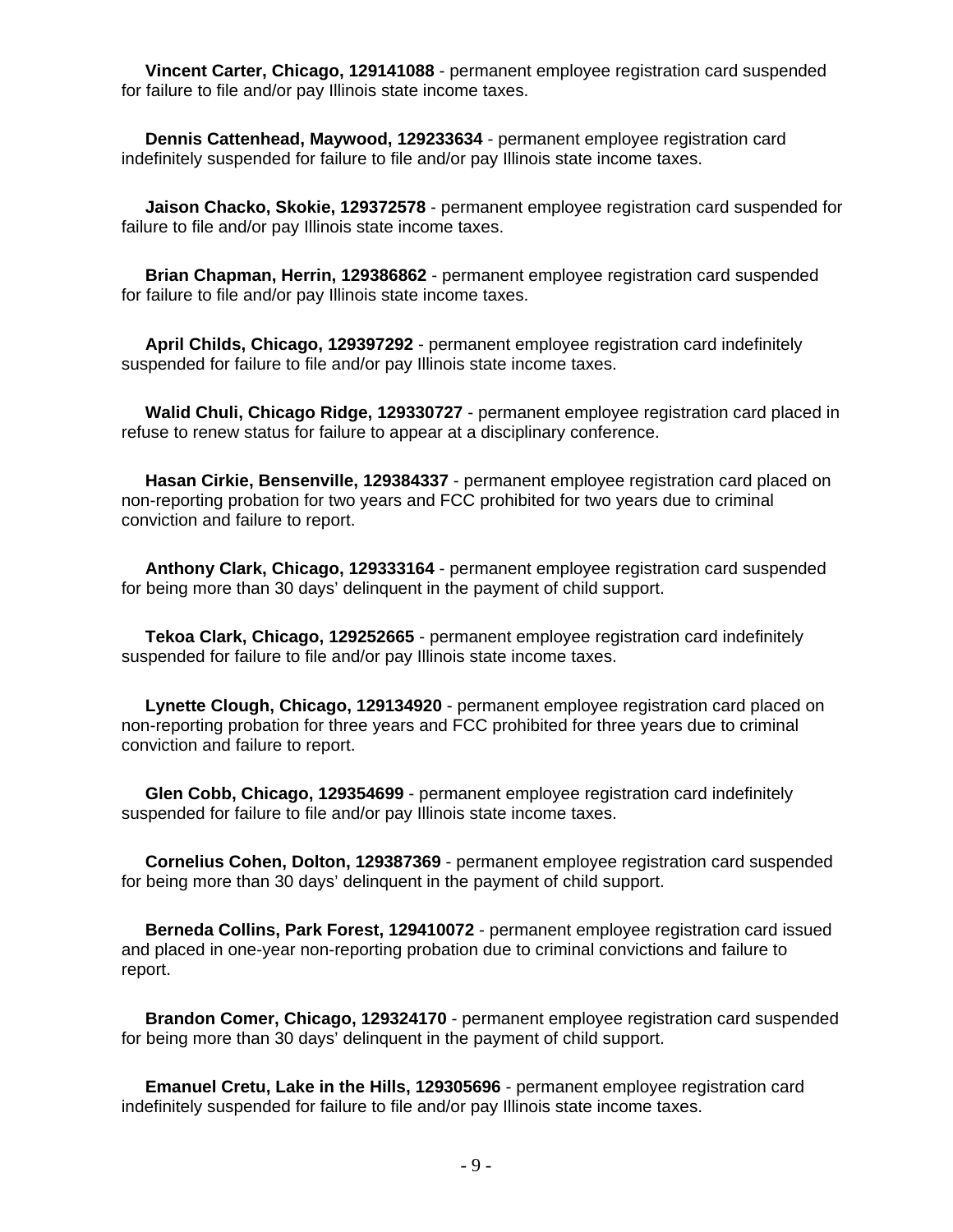**Garry Cross, Chicago, 129275293** - permanent employee registration card suspended for failure to file and/or pay Illinois state income taxes.

 **Anthony Darling, Chicago, 129372150** - permanent employee registration card suspended for failure to file and/or pay Illinois state income taxes.

 **Jessica Davis, Kankakee, 129381025** - permanent employee registration card indefinitely suspended as a result of failure to report arrest and conviction for retail theft.

 **Anton Davis, Chicago, 129388384** - permanent employee registration card suspended for failure to file and/or pay Illinois state income taxes.

 **Jenika Davis, Chicago, 129258431** - permanent employee registration card placed in refuse to renew status for failure to appear for a disciplinary conference.

 **Prettiest Davis, Mount Prospect, 129328785** - permanent employee registration card placed in refuse to renew status for failure to appear for a disciplinary conference.

 **Jacob Diaz, Chicago, 129399290** - permanent employee registration card placed in refuse to renew status for failure to appear at a disciplinary conference.

 **Stephanie Duarte, Melrose Park, 129390843** - permanent employee registration card placed in refuse to renew status for failure to appear at a disciplinary conference.

 **Jalisa Dumas, Chicago, 129383177** - permanent employee registration card revoked as a result of failure to report arrest and conviction for felony aggravated identity theft.

 **Antonio Dunagan, Harvey, 129272803** - permanent employee registration card placed in refuse to renew status for failure to appear for a disciplinary conference.

 **Keith Dupree, Chicago, 129046674** - permanent employee registration card placed in refuse to renew status for failure to appear for a disciplinary conference.

 **Aleesha Edmondson, Chicago, 129360189** - permanent employee registration card indefinitely suspended for failure to file and/or pay Illinois state income taxes.

 **James Falkman, River Grove, 249app3535006** - licensed fingerprint vendor license to be issued with reprimand due to one-year court supervision for disorderly conduct.

 **John Fluellen, Chicago, 129353582** - permanent employee registration card suspended for failure to file and/or pay Illinois state income taxes.

 **Keonte Forest, Chicago, 129374595** - permanent employee registration card revoked as a result of failure to report arrest and conviction for aggravated unlawful use of a weapon/vehicle.

 **Odonnis Galloway, Chicago, 129394312** - permanent employee registration card revoked as a result of failure to report arrest and conviction for felony selling controlled substances.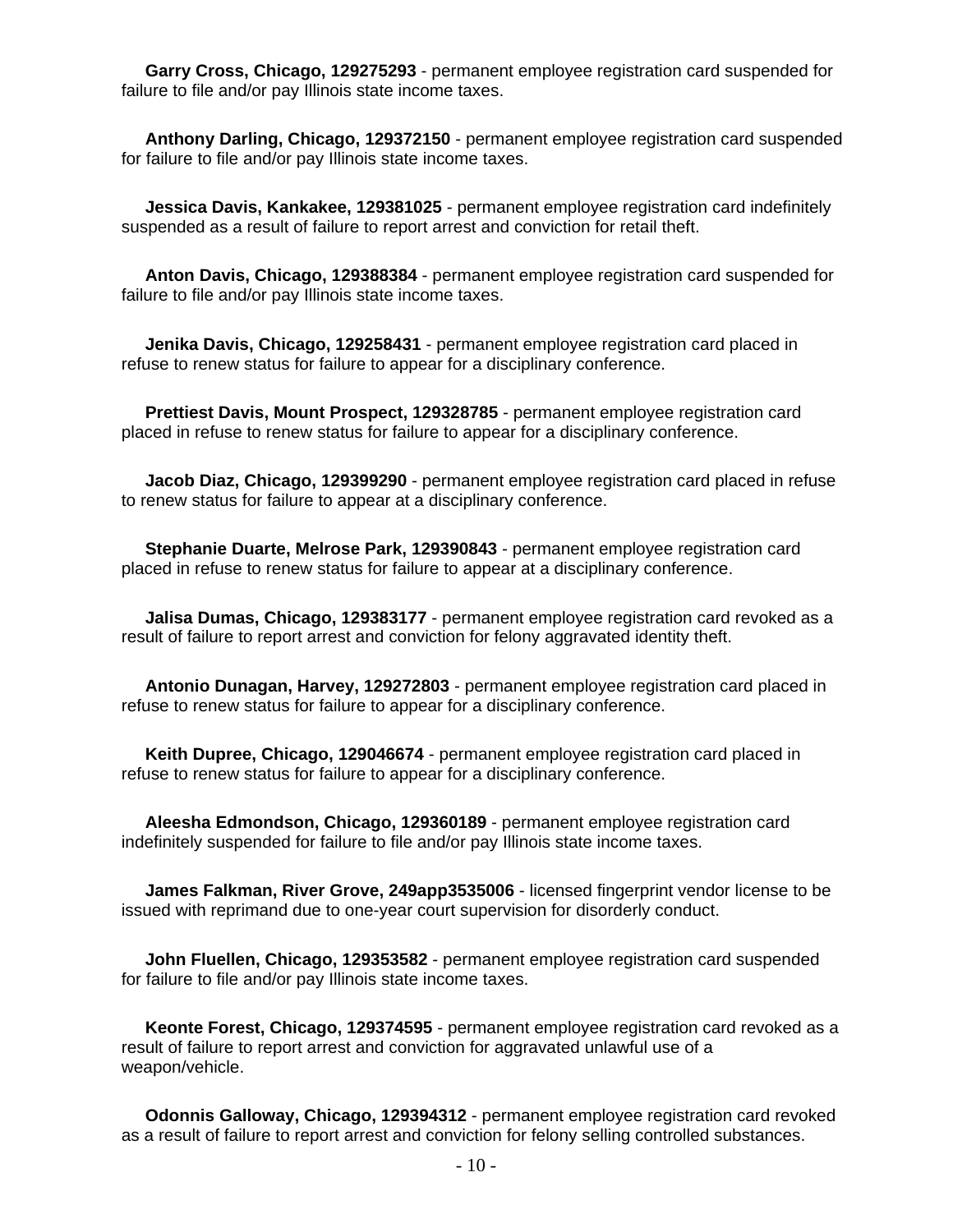**Darlene Green, Crest Hill, 129378289** - permanent employee registration card indefinitely suspended for failure to file and/or pay Illinois state income taxes.

 **Derrias Hall, Chicago, 129361019** - permanent employee registration card revoked as a result of failure to report arrest and conviction for aggravated domestic battery.

 **Gerrale Hamb, Chicago, 129331599** - permanent employee registration card indefinitely suspended for failure to file and/or pay Illinois state income taxes.

 **Hernando Hampton, Chicago, 129208920** - permanent employee registration card indefinitely suspended for failure to file and/or pay Illinois state income taxes.

 **Rickey Harris, Chicago, 129265564** - permanent employee registration card indefinitely suspended for failure to file and/or pay Illinois state income taxes.

 **Lavaughn Hart, Chicago, 129316329** - permanent employee registration card indefinitely suspended for failure to file and/or pay Illinois state income taxes.

 **Richard Henderson, Flossmoor, 129381200** - permanent employee registration card suspended for failure to file and/or pay Illinois state income taxes.

 **Reginald Henderson, Belleville, 129372627** - permanent employee registration card suspended for being more than 30 days' delinquent in the payment of child support.

 **Dion Henderson, Chicago, 129054886** - permanent employee registration card placed on two-year non-reporting probation due to criminal conviction and failure to report.

 **Jacob Hinthorn, Mackinaw, 129395670** - permanent employee registration card suspended for failure to file and/or pay Illinois state income taxes.

 **Carl Hopkins, Chicago, 129118783** - permanent employee registration card indefinitely suspended for failure to file and/or pay Illinois state income taxes.

 **Roger Hornback, Lakemoor, 129340537** - permanent employee registration card indefinitely suspended for failure to file and/or pay Illinois state income taxes.

 **Deallan House, Bolingbrook, 129193690** - permanent employee registration card placed in refuse to renew status for failure to appear for a disciplinary conference.

 **Mark Hunter, Cahokia, 129app3635893** - permanent employee registration card to be issued and placed on two-year non-reporting probation due to criminal conviction and failure to report.

 **Paul Jabszynski, Zeigler, 129397383** - permanent employee registration card suspended for failure to file and/or pay Illinois state income taxes.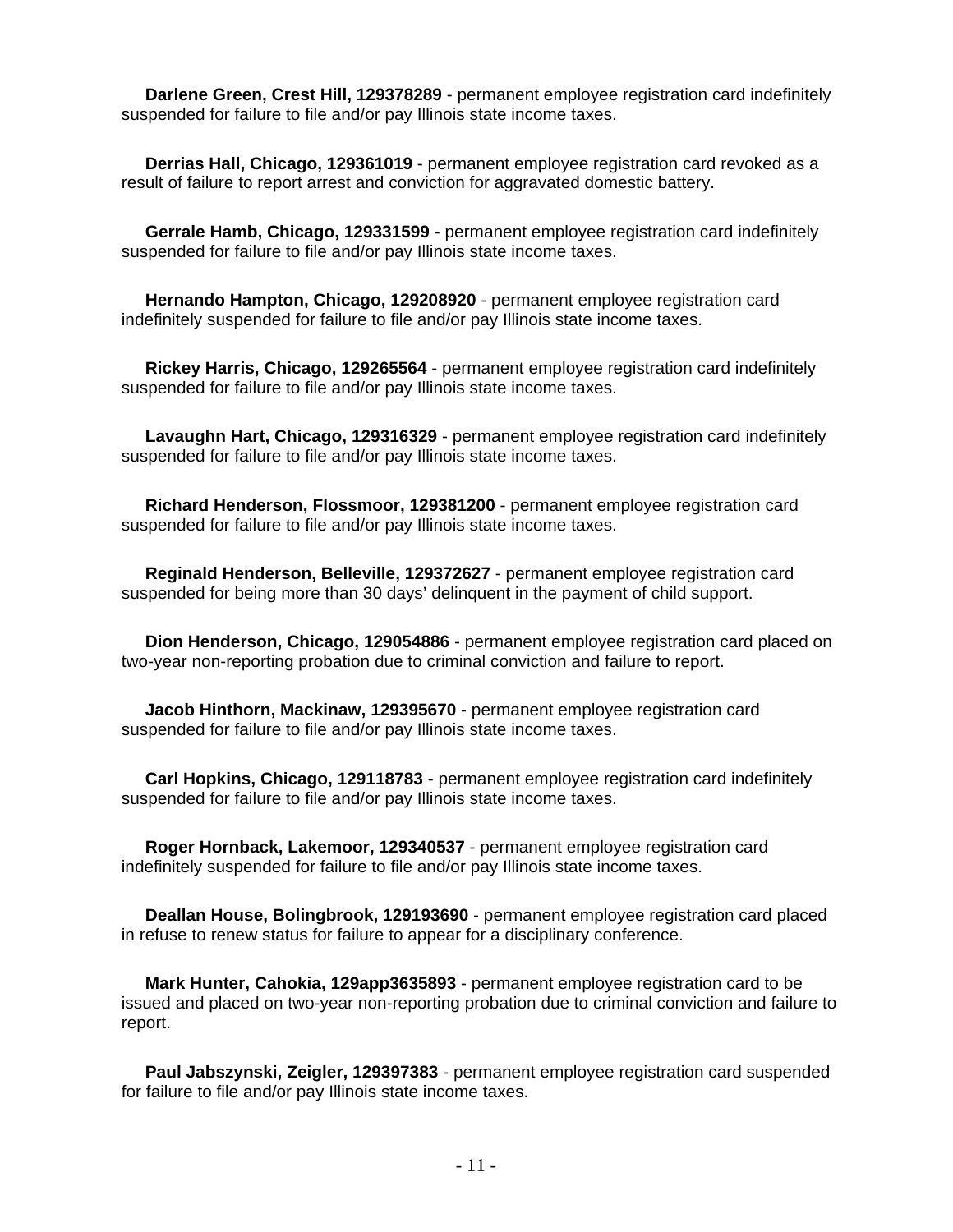**Adonis Jackson, East St. Louis, 129305578** - permanent employee registration card suspended for being more than 30 days' delinquent in the payment of child support.

 **Darrell Jackson, Chicago, 129198025** - permanent employee registration card indefinitely suspended for failure to file and/or pay Illinois state income taxes.

 **Dorian Jackson, Chicago, 129343886** - permanent employee registration card suspended for being more than 30 days' delinquent in the payment of child support.

 **Julius Jackson, Chicago, 129256483** - permanent employee registration card suspended for being more than 30 days' delinquent in the payment of child support.

 **Antonio Jimenez, Olympia Fields, 129107263** - permanent employee registration card suspended for failure to file and/or pay Illinois state income taxes.

 **Julia Johnson, Chicago, 129385162** - permanent employee registration card indefinitely suspended for failure to file and/or pay Illinois state income taxes.

 **Edmund Johnson, Chicago, 230122672** - original firearms certificate suspended for failure to file and/or pay Illinois state income taxes.

 **Michael Johnson, Chicago, 129359518** - permanent employee registration card suspended for failure to file and/or pay Illinois state income taxes.

 **Andre Jones, Chicago, 129056073** - permanent employee registration card suspended for being more than 30 days' delinquent in the payment of child support.

 **Marshall Jones, Glendale Heights, 129366017** - permanent employee registration card suspended for failure to file and/or pay Illinois state income taxes.

 **Nathan Juneau, West Chicago, 129236536** - permanent employee registration card placed in refuse to renew status for failure to appear for a disciplinary conference.

 **Jermaine Keeler, Chicago, 129354705** - permanent employee registration card suspended for failure to file and/or pay Illinois state income taxes.

 **Raymond Kelly, Chicago, 129103201** - permanent employee registration card indefinitely suspended for failure to file and/or pay Illinois state income taxes.

 **Steven Keneard, Chicago, 129333547** - permanent employee registration card placed in refuse to renew status for failure to appear for a disciplinary conference.

 **Teresa King, Dixmoor, 129376468** - permanent employee registration card placed in refuse to renew status for failure to appear at a disciplinary conference.

 **Ronald Kinnie, Chicago, 129276149** - permanent employee registration card indefinitely suspended for failure to file and/or pay Illinois state income taxes.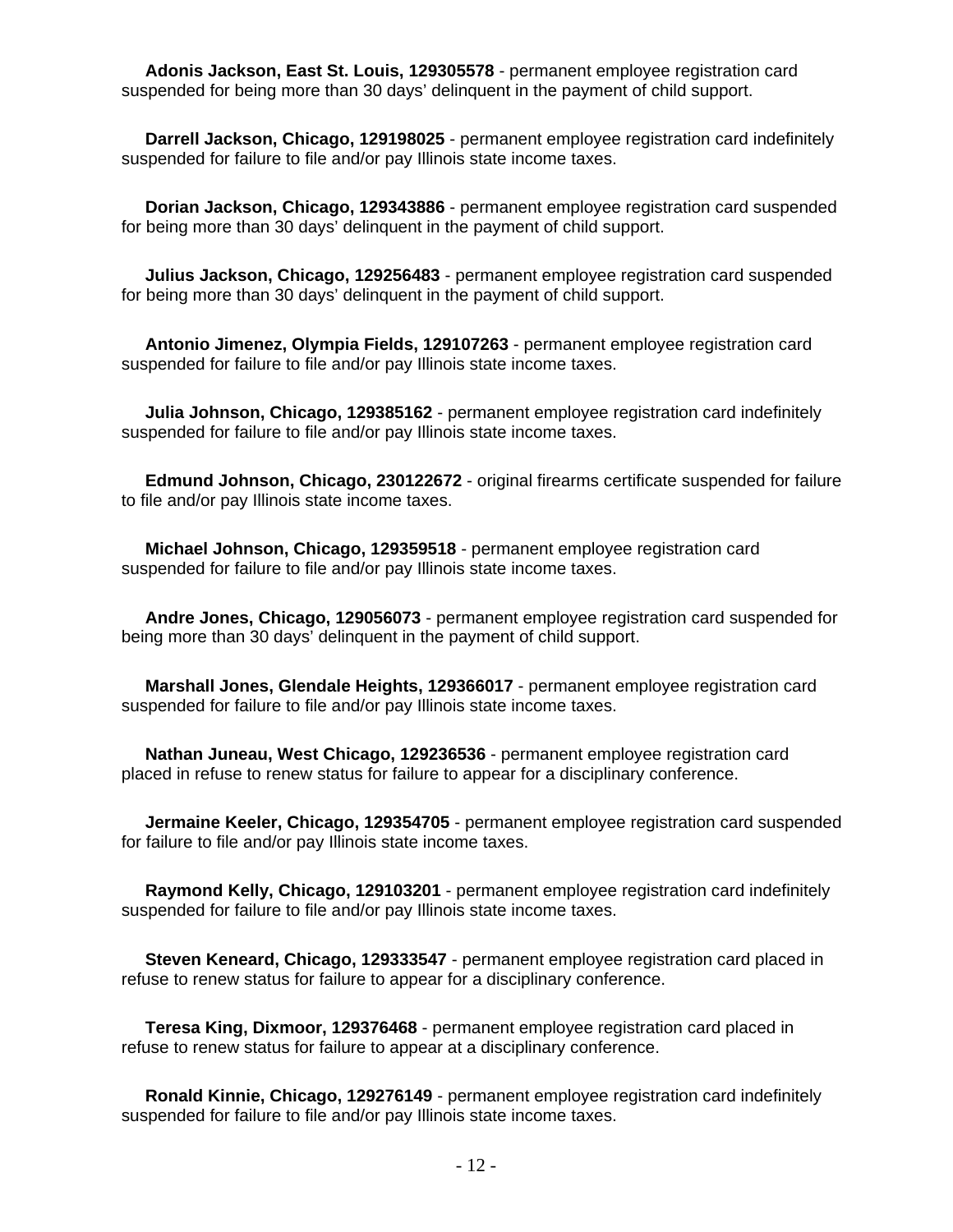**Stacey Knighten, Chicago, 129246383** - permanent employee registration card suspended for failure to file and/or pay Illinois state income taxes.

 **Ryan Krusinger, Frankfort, 129324387** - permanent employee registration card restored to three-year non-reporting probation effective upon payment of fees, filing of forms due to criminal convictions.

 **Gwendolyn Lacy, Chicago, 129366341** - permanent employee registration card placed on non-reporting probation for two years due to criminal conviction and failure to report.

 **Kenneth Landers, Chicago, 129397076** - permanent employee registration card placed on probation for three years for failure to report a conviction.

 **Antwon Laport, Chicago, 129309156** - permanent employee registration card placed in refuse to renew status for failure to appear for a disciplinary conference.

 **Julio Lebron, Grayslake, 129086325** - permanent employee registration card indefinitely suspended for failure to file and/or pay Illinois state income taxes.

 **Dennis Lee, Chicago, 129095271** - permanent employee registration card indefinitely suspended for failure to file and/or pay Illinois state income taxes.

 **Jerry Leonard, Belleville, 129342355** - permanent employee registration card indefinitely suspended for failure to file and/or pay Illinois state income taxes.

 **Quintas Lockett, Chicago, 129391249** - permanent employee registration card suspended for failure to file and/or pay Illinois state income taxes.

 **Berman Mauldin, Chicago, 129372818** - permanent employee registration card suspended for failure to file and/or pay Illinois state income taxes.

 **James McCoy, Chicago, 129350405** - permanent employee registration card suspended for being more than 30 days' delinquent in the payment of child support.

 **Patrick McKinley, Chicago, 129261925** - permanent employee registration card suspended for failure to file and/or pay Illinois state income taxes.

 **Michael Melton, Chicago, 129330530** - permanent employee registration card suspended for being more than 30 days' delinquent in the payment of child support.

 **Thtianna Miller, Dolton, 129342411** - permanent employee registration card placed on two-year non-reporting probation due to criminal conviction and failure to report.

 **Joseph Moore, Chicago, 129325910** - permanent employee registration card suspended for being more than 30 days' delinquent in the payment of child support.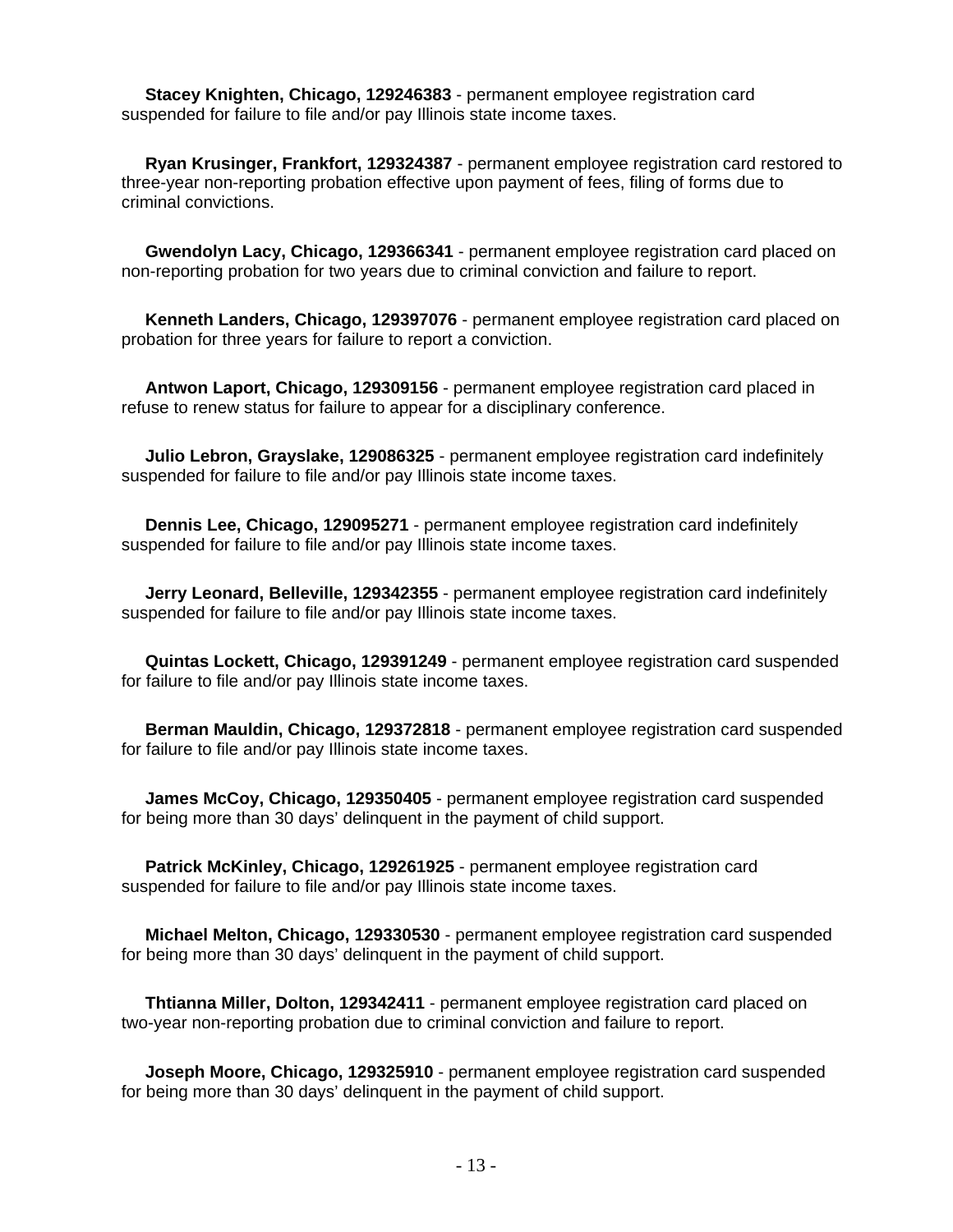**Nathaniel Morgan, Saint John, IN, 129197968** - permanent employee registration card placed on non-reporting probation for five years and firearm control card, **229062236**, prohibited indefinitely due to criminal conviction.

 **Katherine Morris, Chicago, 129297574** - permanent employee registration card indefinitely suspended for failure to file and/or pay Illinois state income taxes.

 **LaDonna Morris, Chicago, 129361837** - permanent employee registration card suspended for failure to file and/or pay Illinois state income taxes.

 **Marnika Morton, Bloomington, 129397601** - permanent employee registration card placed on one-year non-reporting probation due to criminal conviction and failure to report.

 **LaShawn Mosely, Chicago, 129313552** - permanent employee registration card suspended for failure to file and/or pay Illinois state income taxes.

 **Joe Nunnally, North Chicago, 129285338** - permanent employee registration card indefinitely suspended for failure to file and/or pay Illinois state income taxes.

 **Jonathan O'Malley, Chicago, 129308144** - permanent employee registration card placed in refuse to renew status for failure to appear for a disciplinary conference.

 **Leonel Otero, Chicago, 129349962** - permanent employee registration card placed on one-year non-reporting probation due to criminal conviction and failure to report.

 **Deeann Payne, Chicago, 129314286** - permanent employee registration card suspended for failure to file and/or pay Illinois state income taxes.

 **Pollux Philibert, Chicago, 129009131** - permanent employee registration card suspended for failure to file and/or pay Illinois state income taxes.

 **Patrick Poe, Chicago, 129292972** - permanent employee registration card suspended for failure to file and/or pay Illinois state income taxes.

 **Kayleigh Pumphrey, Champaign, 129394767** - permanent employee registration card suspended for failure to file and/or pay Illinois state income taxes.

 **Pat Quirk, Bettendorf, IA, 129200683** - permanent employee registration card placed in refuse to renew status for failure to appear for a disciplinary conference.

 **David Ratkovich, Schaumburg, 115002206** - licensed private detective license indefinitely suspended for failure to file and/or pay Illinois state income taxes.

 **David Ratkovich, Schaumburg, 119001461** - licensed private security contractor license indefinitely suspended for failure to file and/or pay Illinois state income taxes.

 **Benito Reyes, Chicago, 129351720** - permanent employee registration card indefinitely suspended for failure to file and/or pay Illinois state income taxes.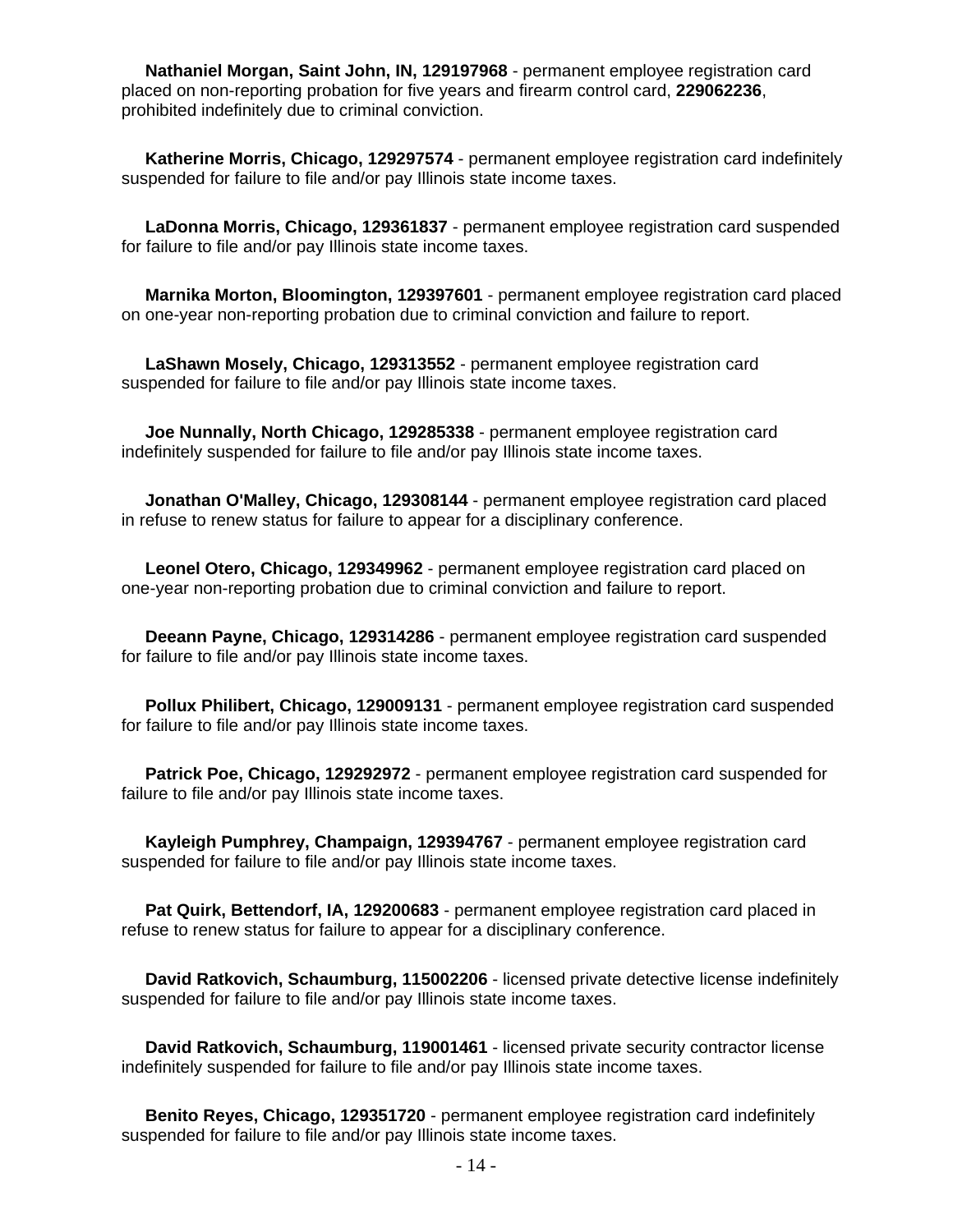**James Roberts, Lansing, 129362099** - permanent employee registration card placed in refuse to renew status for failure to appear for a disciplinary conference.

 **Stephan Roby, Chicago, 129292841** - permanent employee registration card suspended for failure to file and/or pay Illinois state income taxes.

 **Heriberto Rodriguez, Burbank, 129399861** - permanent employee registration card suspended for failure to file and/or pay Illinois state income taxes.

 **Ricky Rogers, Springfield, 129app3587894** - permanent employee registration card to be issued and placed on five-year non-reporting probation due to criminal conviction and failure to report.

 **Juan Rositas, Chicago, 129305308** - permanent employee registration card placed in refuse to renew status for failure to appear for a disciplinary conference.

 **Dorothea Rouse, Lake Villa, 129272961** - permanent employee registration card indefinitely suspended for failure to file and/or pay Illinois state income taxes.

 **Robert Scheidel, Blue Island, 129216210** - permanent employee registration card placed on non-reporting probation for two years and FCC prohibited for three years due to criminal conviction.

 **Paul Schrage, Granite City, 119000220** - licensed private security contractor license suspended for failure to file and/or pay Illinois state income taxes.

 **Paul Schrage, Granite City, 129011092** - permanent employee registration card suspended for failure to file and/or pay Illinois state income taxes.

 **Austrail Scott, Chicago, 129app4035021** - permanent employee registration card to be issued and placed on three-year non-reporting probation due to criminal conviction and failure to report.

 **Empress Shores, Chicago, 129211629** - permanent employee registration card indefinitely suspended for failure to file and/or pay Illinois state income taxes.

 **Pernell Showers, Chicago, 129398465** - permanent employee registration card suspended for failure to file and/or pay Illinois state income taxes.

 **Charles Simpson, Chicago, 129107732** - permanent employee registration card indefinitely suspended for failure to file and/or pay Illinois state income taxes.

 **Mark Singleton, Chicago, 129040841** - permanent employee registration card indefinitely suspended for failure to file and/or pay Illinois state income taxes.

 **Rajesh Sinha, Oswego, 129373885** - permanent employee registration card suspended for failure to file and/or pay Illinois state income taxes.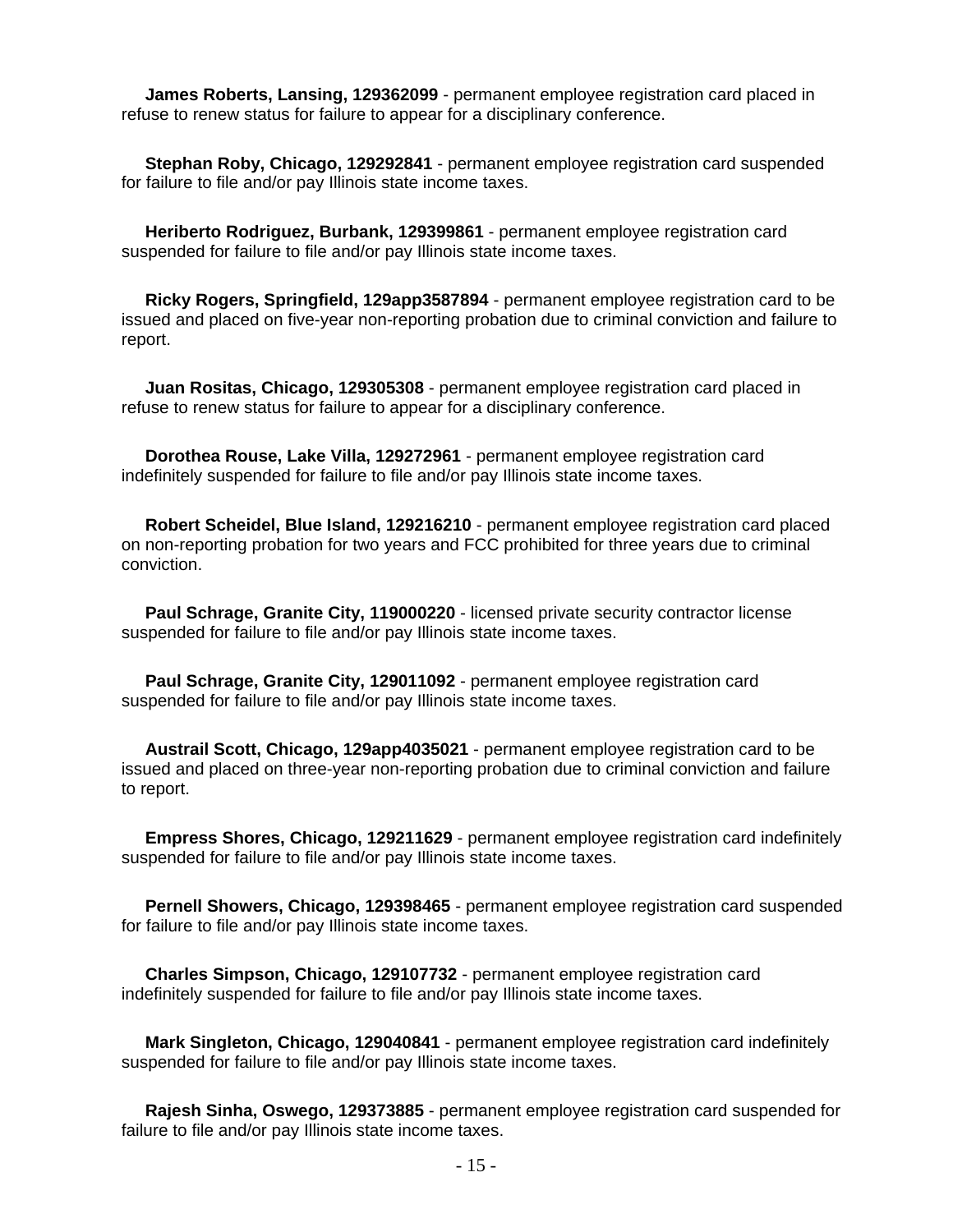**Monte Smith, Chicago, 129408919** - permanent employee registration card issued and placed on two-year non-reporting probation due to criminal convictions.

 **Bruce Solus, Buffalo Grove, 129392467** - permanent employee registration card suspended for failure to file and/or pay Illinois state income taxes.

 **Laron Spears, Chicago, 129404235** - permanent employee registration card suspended for being more than 30 days' delinquent in the payment of child support.

 **Reginald Stephens, Chicago, 129356054** - permanent employee registration card suspended for failure to file and/or pay Illinois state income taxes.

 **Richard Stewart, Hanover Park, 191000770 -** licensed locksmith license suspended for failure to file and/or pay Illinois state income taxes.

 **Joshua Stewart, East St. Louis, 129app3592195** - permanent employee registration card to be issued and placed on three-year non-reporting probation due to criminal conviction and failure to report.

 **Steven Stewart, Alsip, 129376183** - permanent employee registration card placed on oneyear non-reporting probation due to criminal conviction and failure to report.

 **Damond Storey, Chicago, 129392166** - permanent employee registration card suspended for failure to file and/or pay Illinois state income taxes.

 **Lindsey Susdorf, Carol Stream, 129354464** - permanent employee registration card placed in refuse to renew status for failure to appear for a disciplinary conference.

 **Tyrone Swanson, Chicago Heights, 129139941** - permanent employee registration card indefinitely suspended for failure to file and/or pay Illinois state income taxes.

 **Raymond Sweeney, Chicago, 129320912** - permanent employee registration card placed in refuse to renew status for failure to appear at a disciplinary conference.

 **Jeannie Taylor, Chicago, 129287987** - permanent employee registration card indefinitely suspended for failure to file and/or pay Illinois state income taxes.

 **Demetrius Thomas, Harvey, 129409614** - permanent employee registration card issued and placed on non-reporting probation for one year due to criminal conviction and failure to report.

 **Franklin Thomas, Harvey, 129135065** - permanent employee registration card suspended for failure to file and/or pay Illinois state income taxes.

 **Daniel Thomas, Aurora, 129255392** - permanent employee registration card placed in refuse to renew status for failure to appear for a disciplinary conference.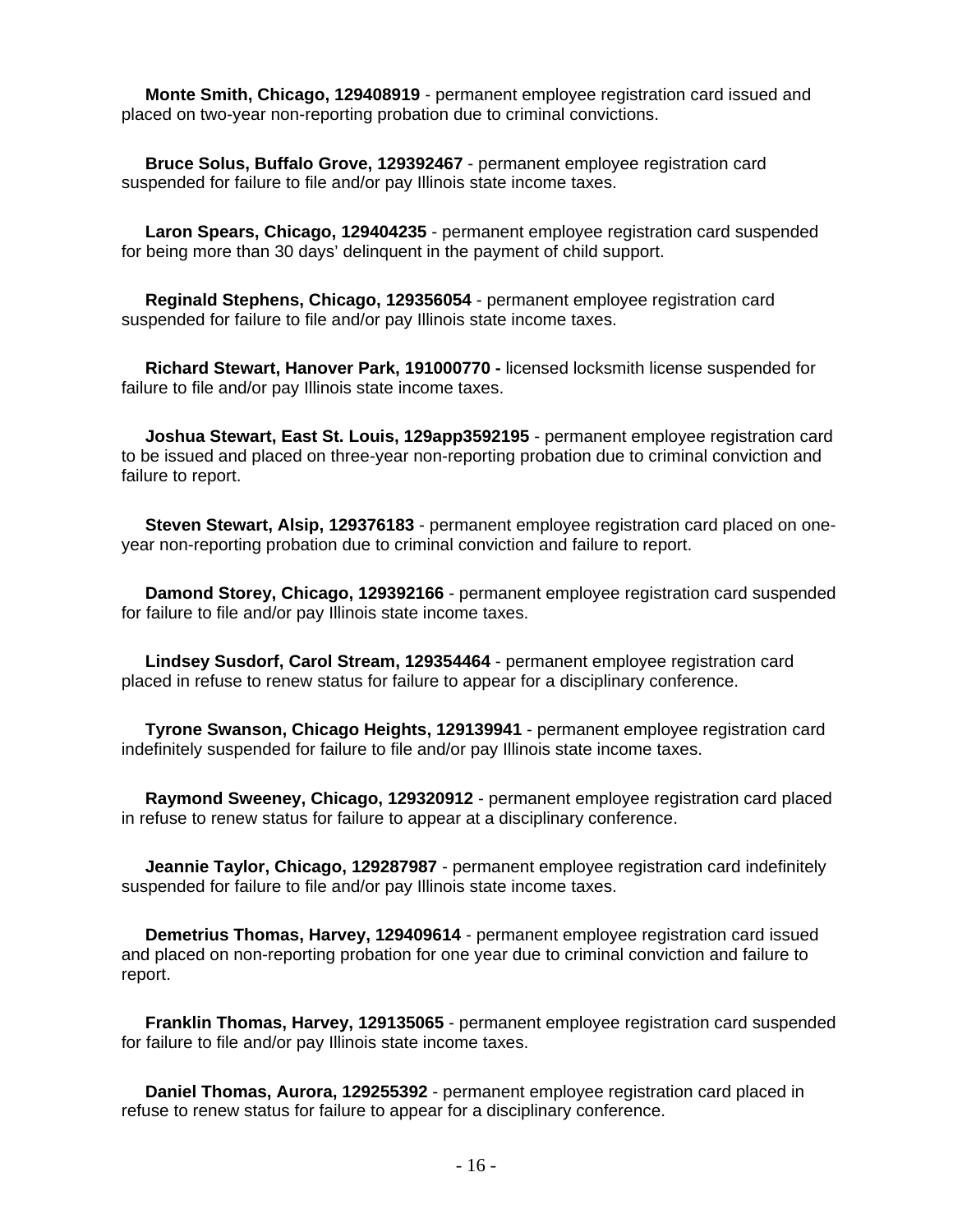**Bette Thomas, Calumet City, 129351179** - permanent employee registration card placed on non-reporting probation for two years due to criminal conviction and failure to report.

 **Lashanda Thompson, Chicago, 129375770** - permanent employee registration card suspended for failure to file and/or pay Illinois state income taxes.

 **Cordario Tobler, Broadview, 129383144** - permanent employee registration card suspended for failure to file and/or pay Illinois state income taxes.

 **Allen Traylor, Gurnee, 129374755** - permanent employee registration card suspended for being more than 30 days' delinquent in the payment of child support.

 **Rondell Turner, Chicago, 129294842** - permanent employee registration card suspended for failure to file and/or pay Illinois state income taxes.

 **William Valtierra, Joliet, 129358468** - permanent employee registration card indefinitely suspended for a minimum of one year due to criminal conviction and failure to report.

 **Kristia Wagner, Poplar Grove, 129161969** - permanent employee registration card placed in refuse to renew status for failure to appear for a disciplinary conference.

 **Latimore Walker, Chicago, 129239996** - permanent employee registration card suspended for failure to file and/or pay Illinois state income taxes.

 **Michael Walker, Chicago, 129320725** - permanent employee registration card suspended for failure to file and/or pay Illinois state income taxes.

 **James Walter, Chicago, 129409615** - permanent employee registration card issued and placed on non-reporting probation for three years and FCC prohibited for three years due to criminal conviction.

 **Maxine Watkins, Chicago, 129307195** - permanent employee registration card indefinitely suspended for failure to file and/or pay Illinois state income taxes.

 **E W Herman Watson, Park Forest, 129010001** - permanent employee registration card suspended for failure to file and/or pay Illinois state income taxes.

 **Deontate White, Chicago, 129386226** - permanent employee registration card placed in refuse to renew status for failure to appear at a disciplinary conference.

 **Herbert Whitley, Granite City, 129085574** - permanent employee registration card suspended for failure to file and/or pay Illinois state income taxes.

 **Theodore Williams, Chicago, 129364022** - permanent employee registration card indefinitely suspended for failure to file and/or pay Illinois state income taxes.

 **Tommie Williams, Oak Park, 129264787** - permanent employee registration card suspended for failure to file and/or pay Illinois state income taxes.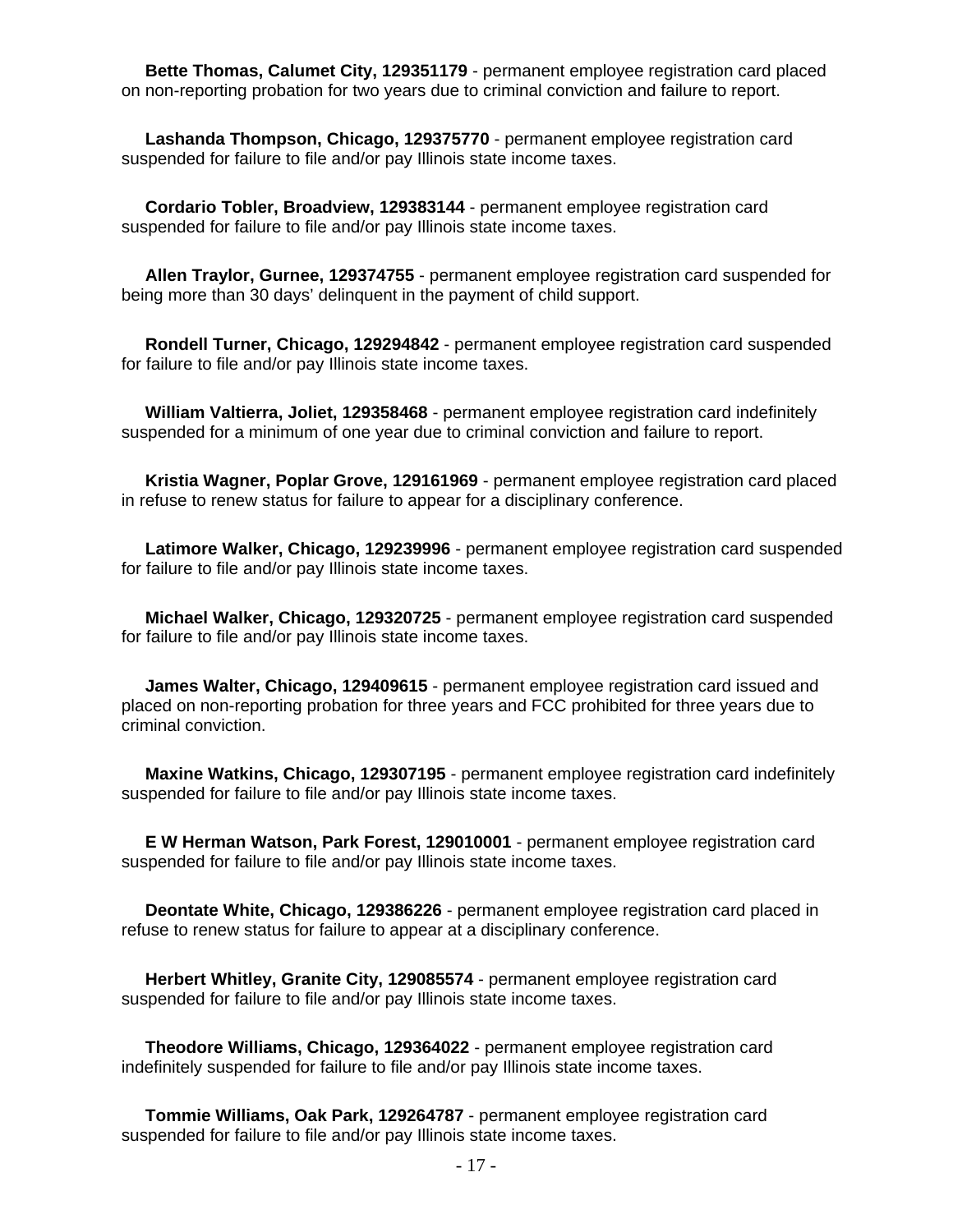**Robert Williford, Chicago, 129409616** - permanent employee registration card issued and placed on non-reporting probation for three years and FCC prohibited indefinitely due to criminal conviction.

 **Deon Wilson, Chicago, 129309673** - permanent employee registration card placed on oneyear non-reporting probation due to criminal conviction.

 **Robert Winston, Hazel Crest, 129388626** - permanent employee registration card placed in refuse to renew status for failure to appear at a disciplinary conference.

 **David Witek, Chicago, 129378751** - permanent employee registration card placed on twoyear non-reporting probation due to criminal conviction and failure to report.

 **Douglas Young, Lebanon, 129229135** - permanent employee registration card placed in refuse to renew status for failure to appear for a disciplinary conference.

 **Anthony Zalloum, Glen Ellyn, 129387678** - permanent employee registration card placed on one-year non-reporting probation due to criminal conviction and failure to report.

#### **DIETETIC & NUTRITION**

 **Linda Herche, Rushville, 164002817** - registered dietician license suspended for failure to file and/or pay Illinois state income taxes.

#### **FUNERAL DIRECTOR/EMBALMER**

 **Nathan Lee, Sparta, 034015344** - funeral director and embalmer license reprimanded based on failure to remit monies in a timely manner.

#### **ROOFING**

 **Absolute Construction & Roofing, 104015514 –** roofing contractor license suspended for failure to file and/or pay Illinois state income taxes.

 **Accredited Roofing, Caseyville, 104012564** - roofing contractor license placed on probation for two years and fined \$5,000, owed jointly and severally with Steve Bovinett - 105000299; qualifying party designation - Steve Bovinett, Caseyville, fined \$5,000, owed jointly and severally with Accredited Roofing - 104012564 based on incompetence in roofing practice and unprofessional conduct.

 **Agg Construction, Inc., Skokie, 104016473** - roofing contractor license reprimanded and fined \$3,500 after exceeded the scope of license by performing work on commercial projects.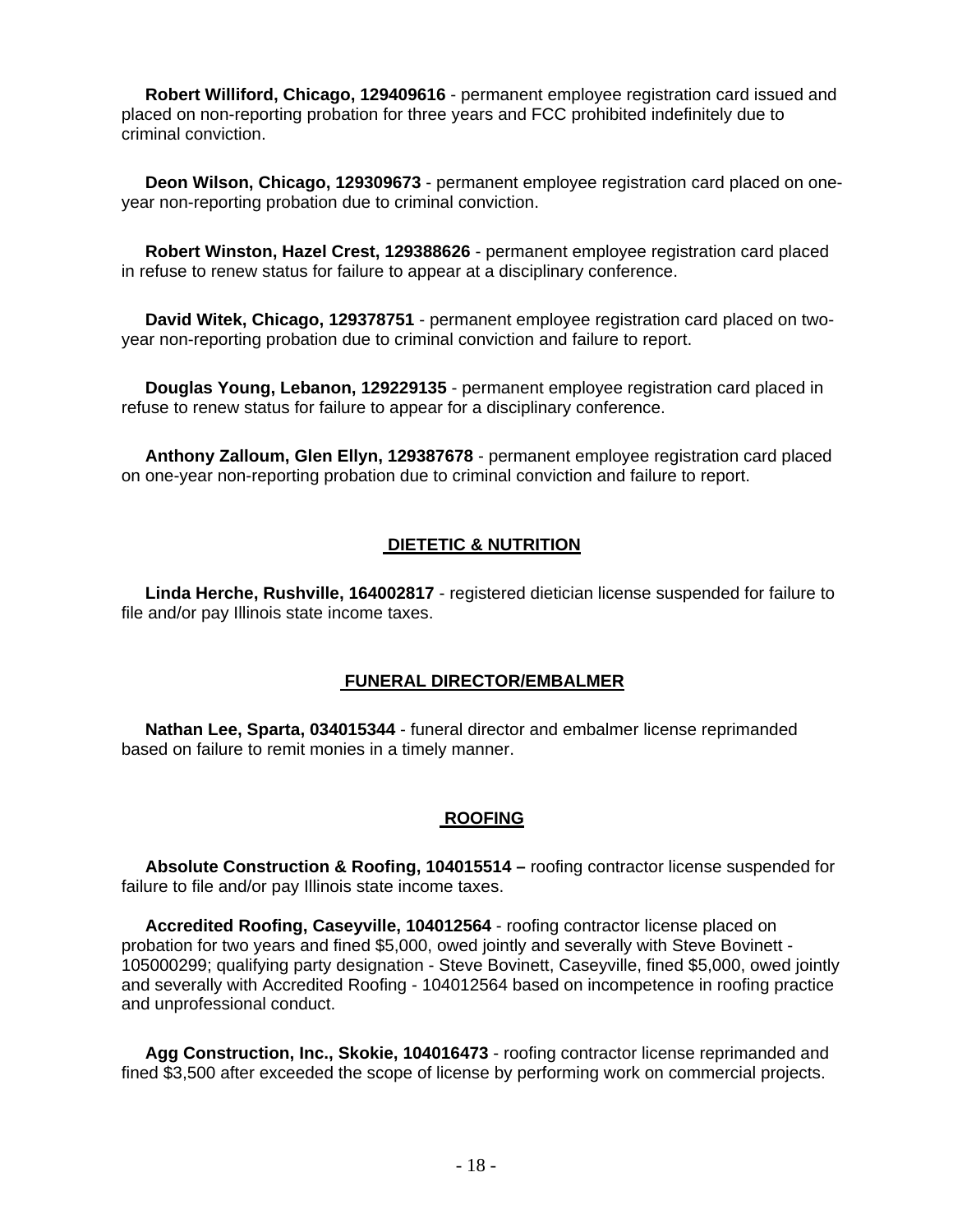**Blackhawk Roofing, Springfield, 104016564** - roofing contractor license reprimanded and fined \$3,500 after failed to maintain workers' compensation insurance as required.

 **Dempsey and Sons Construction Inc., Dixon, 104010506** - roofing contractor license suspended for failure to file and/or pay Illinois state income taxes.

 **Heinz Roofing, Peoria, 104008661** - roofing contractor license reprimanded and fined \$2,500 based on aiding and assisting unlicensed practice of roofing contracting.

 **Len Construction Inc., Northbrook, 104011792** - roofing contractor license reprimanded and fined \$2,500 based on aiding and assisting unlicensed practice of roofing contracting.

#### **MASSAGE LICENSING BOARD**

 **Jennifer Stahler, Chicago, 227008110** - massage therapist license suspended for failure to file and/or pay Illinois state income taxes.

 **Gabriele Stundziaite, Chicago, 227015687** - massage therapist license placed in refuse to renew status for being convicted in July 2015, of a criminal felony charge for Possession of a Controlled Substance.

#### **MEDICAL**

 **Carlos Baldoceda, Chicago, 036054338** - physician and surgeon license suspended for failure to file and/or pay Illinois state income taxes.

 **Susie Briggs, Rockford, 038007164** - chiropractor license reprimanded, must complete continuing education and fined \$5,000 after being suspended from Blue Cross Blue Shield of Illinois for documentation/billing issues.

 **Richard Butler, Godfrey, 036148182** - physician and surgeon placed on permanent inactive status based on sister-state disciplined based on impairment.

 **Lori Claypool, Silvis, 036139263** - physician and surgeon license reprimanded due to sister-state discipline in the state of Michigan.

 **Tapas Dasgupta, Chicago, 036093907** - physician and surgeon license placed on probation for a minimum of three years, must complete continuing education and fined \$10,000 and controlled substance license, **336055097** placed on indefinite probation for a minimum of three years for inappropriate prescribing controlled substances to multiple patients of his private practice without following appropriate protocols.

 **Barry Fischer, Elmwood Park, 036060013** - physician and surgeon license and controlled substance license, **336024599** indefinitely suspended for healthcare fraud conviction in January 2017.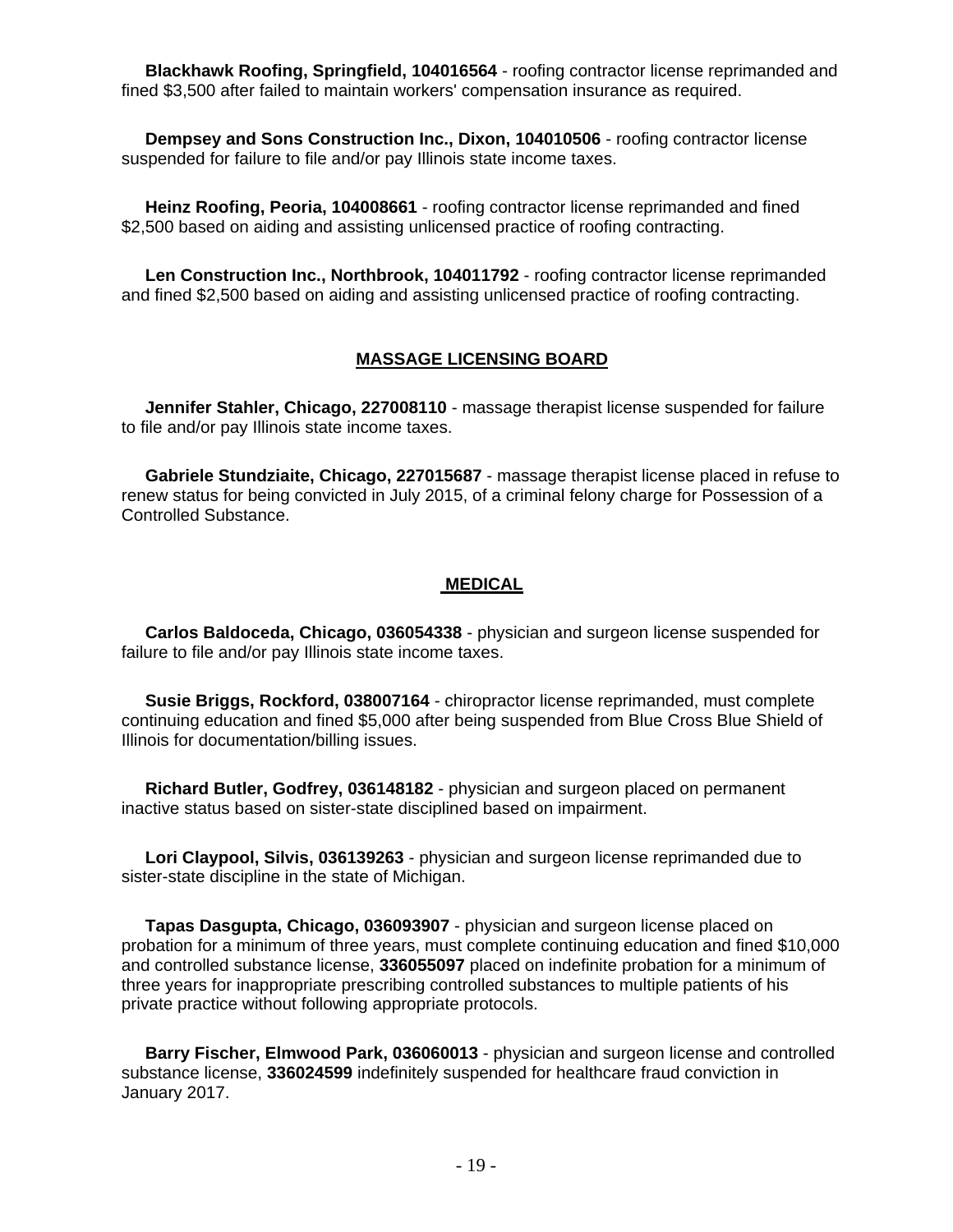**Muhammad Ghani, Westchester, 036050567** - physician and surgeon license suspended for failure to file and/or pay Illinois state income taxes.

 **Benjamin Guzman, Palos Heights, 036044764** - physician and surgeon license suspended for failure to file and/or pay Illinois state income taxes.

 **Mark Hale, Springfield, 038010699** - chiropractor license suspended for failure to file and/or pay Illinois state income taxes.

 **Joseph Hansen, Palatine, 038008219** - chiropractor license suspended for failure to file and/or pay Illinois state income taxes.

 **Vernell Johnson, Olympia Fields, 036098684** - physician and surgeon license reprimanded after he did not timely respond to the Department's request for information.

 **Jared Kalina, Oak Park, 036119113** - physician and surgeon license suspended for 30 days', effective retroactive to July 12, 2016, fined \$5,000 and must complete 30 CME's within six months for engaging in dishonorable, unethical and unprofessional conduct of a character likely to deceive, defraud or harm the public.

 **Mohamed Malas, Bridgeview, 038007731** - physician and surgeon license suspended for failure to file and/or pay Illinois state income taxes.

 **Gregory Mick, Lexington, KY, 036062391** - physician and surgeon license indefinitely suspended due to a sister-state discipline in the state of Kentucky.

 **Otto Montenegro, Elmwood Park, 036098564** - physician and surgeon license restored to probation for three years.

 **Nizar Olabi, Oswego, 036094459** - physician and surgeon license suspended for failure to file and/or pay Illinois state income taxes.

 **Shannan Patterson, Chicago, 125066088** - temporary medical permit is reprimanded after Respondent was placed on internal probation by his residency program for reported incidences of unprofessional behavior. Respondent subsequently resigned from his residency program.

 **Graciela Perez, Chicago, 036132692** - physician and surgeon license suspended for failure to file and/or pay Illinois state income taxes.

 **Raman Popli, McHenry, 036104035** - physician and surgeon license and controlled substance license - **336064820** temporarily suspended for inappropriate controlled substance prescribing in his private practice.

 **Dennis Prowell, South Holland, 038007305** - chiropractor license suspended for failure to file and/or pay Illinois state income taxes.

 **Debabrata Ray, Chesterfield, MO, 036079368** - physician and surgeon license reprimanded for failing to properly evaluate a patient in the Emergency Room.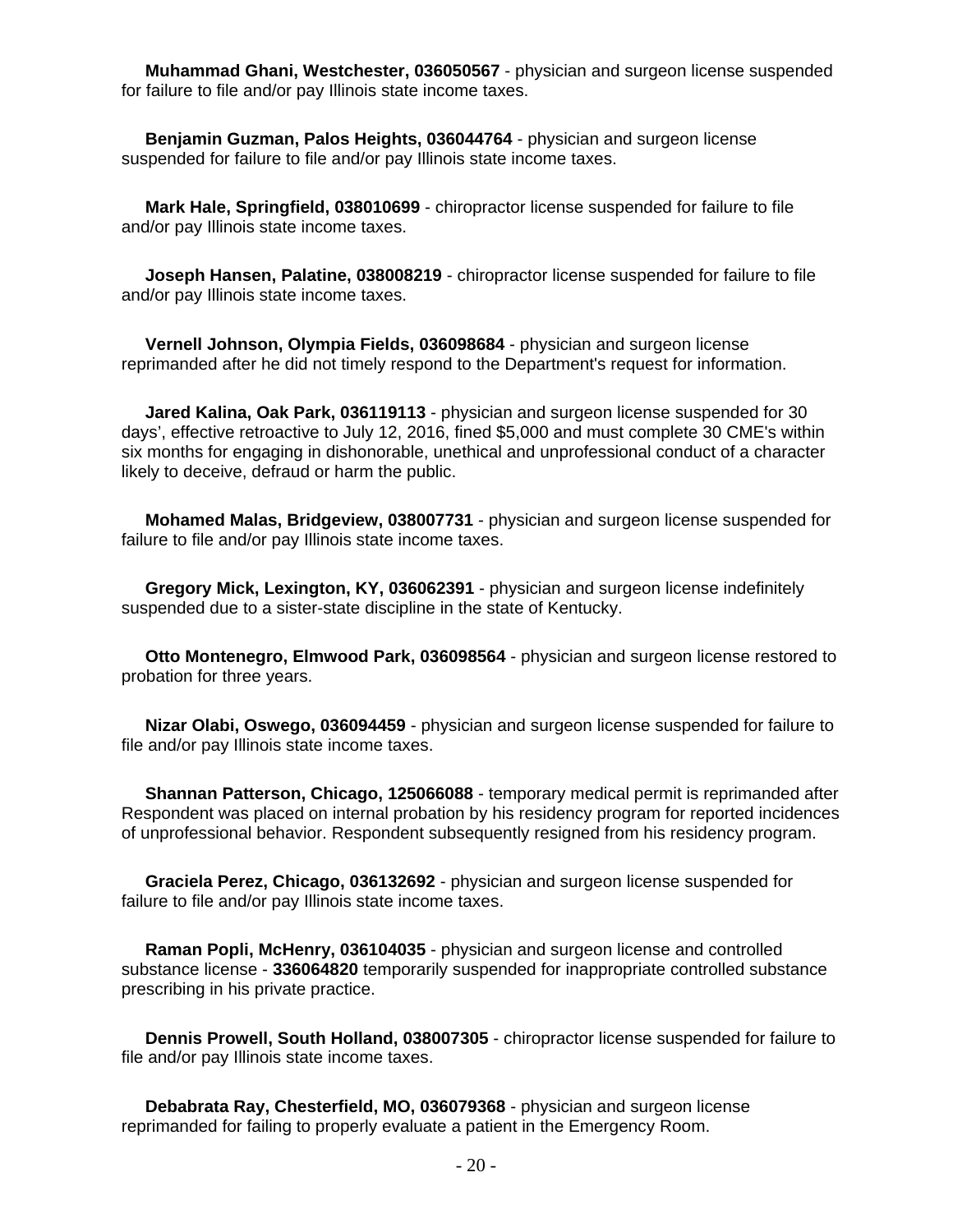**Jerry Sanders, Baton Rouge, LA, 036087433** - physician and surgeon license suspended for failure to file and/or pay Illinois state income taxes.

 **Bodo Schneider, Orland Park, 036071559** - physician and surgeon license placed on indefinite probation with practice restrictions for a minimum of three years after failed to properly prescribe controlled substances and violated provision of the Compassionate Use of Medical Cannabis Pilot Program Act and the Rules for the Administration thereof.

 **Anthony Schultz, Plainfield, 036111104** - physician and surgeon license indefinitely suspended due to a sister-state discipline in the state of Missouri.

 **Daniel Schwartz, Riverwoods, 036067151** - physician and surgeon license suspended for failure to file and/or pay Illinois state income taxes.

 **Leila Tongco-Peterson, Rockford, 038008509** - chiropractor license restored to ISAC probation after defaulted on an Illinois educational loan and has now entered into a repayment agreement.

 **Alok Trivedi, Lake in the Hills, 038009757** - chiropractor license suspended for failure to file and/or pay Illinois state income taxes.

 **Marek Walczyk, Chicago, 036107779** - physician and surgeon license placed on indefinite suspension effective March 31, 2017 based on plea of guilty to felony offense of Attempted Unlawful Procurement of Naturalization or Citizenship.

#### **MEDICAL CANNABIS**

 **Jared Boyar, Glencoe, 282659789** - registered medical cannabis dispensing organization agent in charge license suspended for six months after he intentionally dispensed medical cannabis to a patient on an expired card by processing the transaction on a different qualifying patient's card number.

#### **NURSING**

 **Christina Annis, Belleville, 041358937** - registered nurse license placed on indefinite probation with work restrictions for a minimum of two years for testing positive at work for codeine, morphine and hydrocodone.

 **Andrea Bargiel, Granite City, 041228861** - registered nurse license placed in refuse to renew status for a sister-state discipline after the Board of Nursing in the State of Missouri accepted a voluntary surrender of her registered nurse license for having diverted controlled substances from two facilities in the state of Missouri.

 **Kim Blackstone, Wilmette, 041311752** - registered nurse license suspended for failure to file and/or pay Illinois state income taxes.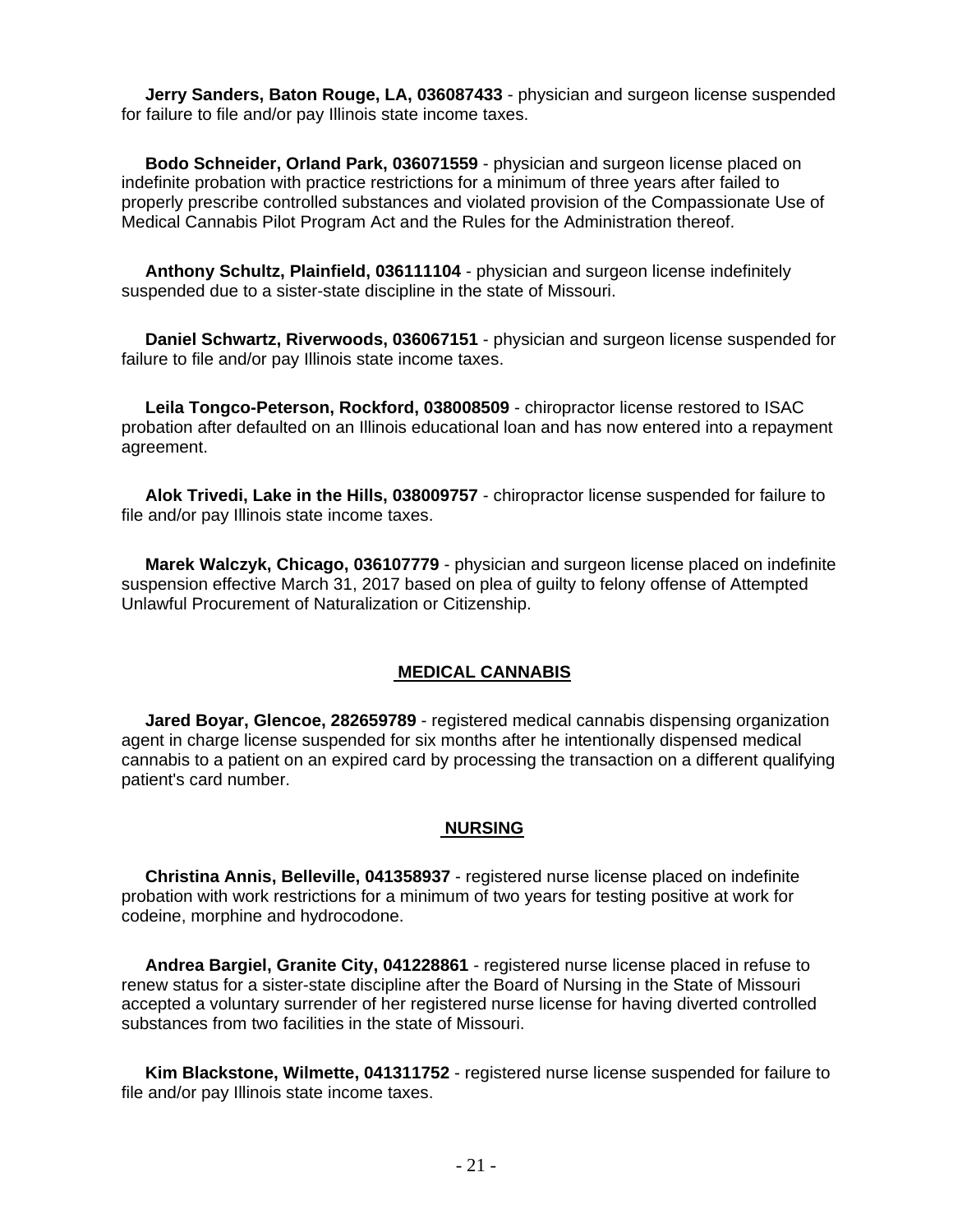**Elton Branch, Calumet City, 043080845** - licensed practical nurse license placed in refuse to renew status after having his North Dakota license suspended for failure to produce substance abuse evaluation that had been ordered by the Board.

 **Kilby Brandt, Glen Ellyn, 041191490** - registered nurse license suspended for failure to file and/or pay Illinois state income taxes.

 **Tracy Bredar, Oak Forest, 041283525** - registered nurse license indefinitely suspended for a minimum of one year after she tested positive for alcohol at work.

 **Claudia Burnett, Burlington, IA, 043067025** - licensed practical nurse license permanently surrendered due to the abandonment of patients at Plymouth Place, LaGrange Park, Illinois on September 24, 2015.

 **Laura Busker, Freeport, 043081781** - licensed practical nurse license suspended for failure to file and/or pay Illinois state income taxes.

 **Rosalind Cameron, Springfield, 043101125** - licensed practical nurse license placed on indefinite probation for a minimum of two years and fined \$200 after having her Missouri nursing license placed on a two-year probation for falsifying an antibiotic prescriptions and working while her license was suspended due to non-payment of taxes.

 **Leigha Cloat, Manito, 041371539** - registered nurse license placed on indefinite probation with work restrictions for a minimum of three years for drug diversion on February 16, 2016 at OSF St. Francis Hospital, Peoria, Illinois.

 **Ann Edwards, Columbia, 041345631** - registered nurse license placed on indefinite probation for a minimum of two years for a sister-state discipline in the state of Missouri for diversion of controlled substances.

 **Roxann Fox, Elwood, 041197954** - registered nurse license placed on indefinite probation with work restrictions for a minimum of three years for drug diversion on April 10, 2015 at Riverside Medical Center, Kankakee, Illinois.

 **Gretchen Gilbreath, Georgetown, 041294383** - registered nurse license placed on probation for 18 months for pleading guilty to possession of cannabis on July 22, 2011.

 **Andrew Grawitch, Fairview Heights, 041239197** - registered nurse license placed on indefinite probation for a minimum of two years after violating an impaired nurse agreement he entered into with his employer, Memorial Hospital in Belleville, IL.

 **Jeffrey Gregory, Peoria, 041367261** - registered nurse license placed on probation for two years with work restrictions for being denied a California registered nurse license due to a history of three DUIs, and for failing to report the California discipline and the 2009 DUI to the Department.

 **Regina Gren, Chicago, 043071770** - licensed practical nurse license suspended for failure to file and/or pay Illinois state income taxes.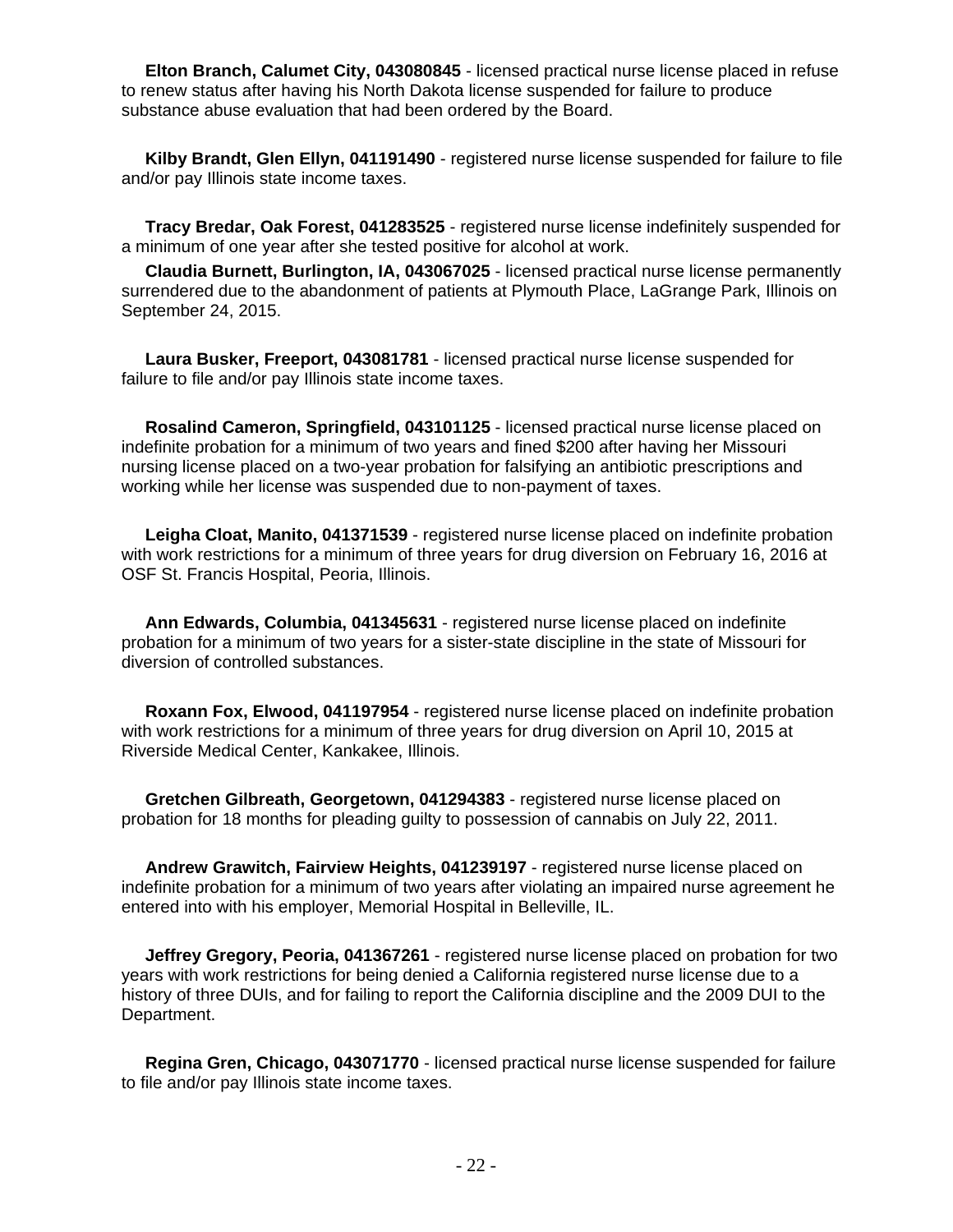**Jessica Hardy, Memphis, TN, 041437383** - registered nurse license voluntarily surrendered based on a suspension of her license by the Tennessee Board of Nursing.

 **Summer Heatherly, Pittsfield, 041370794** - registered nurse license placed on indefinite probation for a minimum of three years after diverting medication from her place of employment and pleading guilty to a Class 3 Felony for possession of a controlled substance.

 **Sarah Hussain, Chicago, 043116041** - licensed practical nurse license suspended for failure to file and/or pay Illinois state income taxes.

 **Minnie Jones, Chicago, 043055711** - licensed practical nurse license placed in refuse to renew status after having her Florida nursing license reprimanded.

 **Shirley Lanemann, Florissant, MO, 041286675** - registered nurse license voluntarily and permanently surrendered after voluntarily surrendering her license in Missouri.

 **Christopher Lendi, Willowbrook, 041385459** - registered nurse license automatically, indefinitely suspended for a minimum of 12 months for a violation of the terms or conditions of an Agreement.

 **Annie McNulty-Jennings, 041257900 –** registered nurse license suspended for failure to file and/or pay Illinois income taxes.

 **Cynthia May, University Park, 041314542** - registered nurse license suspended for failure to file and/or pay Illinois state income taxes.

 **Cynthia Montgomery, Aurora, 041230596** - registered nurse license indefinitely suspended for a minimum of two years and must petition to restored to indefinite probation for a minimum of two years and must petition to restore to active after allegedly diverting and selfadministering medication from a minor home health patient requiring the patient's mother to take her to the hospital and pleading guilty to theft.

 **Melody Mooberry, Peoria, 041177550** - registered nurse license indefinitely suspended for failure to file and/or pay Illinois state income taxes.

 **Amber Phillips, Centralia, 043111686** - licensed practical nurse license placed in refuse to renew status after pleading guilty to retail theft.

 **Erin Pudik, Peoria, 041393674** - registered nurse license automatically, indefinitely suspended for a minimum of 12 months for a violation of the terms or conditions of a Consent Order.

 **Constance Quisenberry, Elgin, 041334795** - registered nurse license suspended for failure to file and/or pay Illinois state income taxes.

 **Jennifer Reininger, McHenry, 041411345** - registered nurse license indefinitely suspended after being disciplined in another state and failure to report any adverse final action.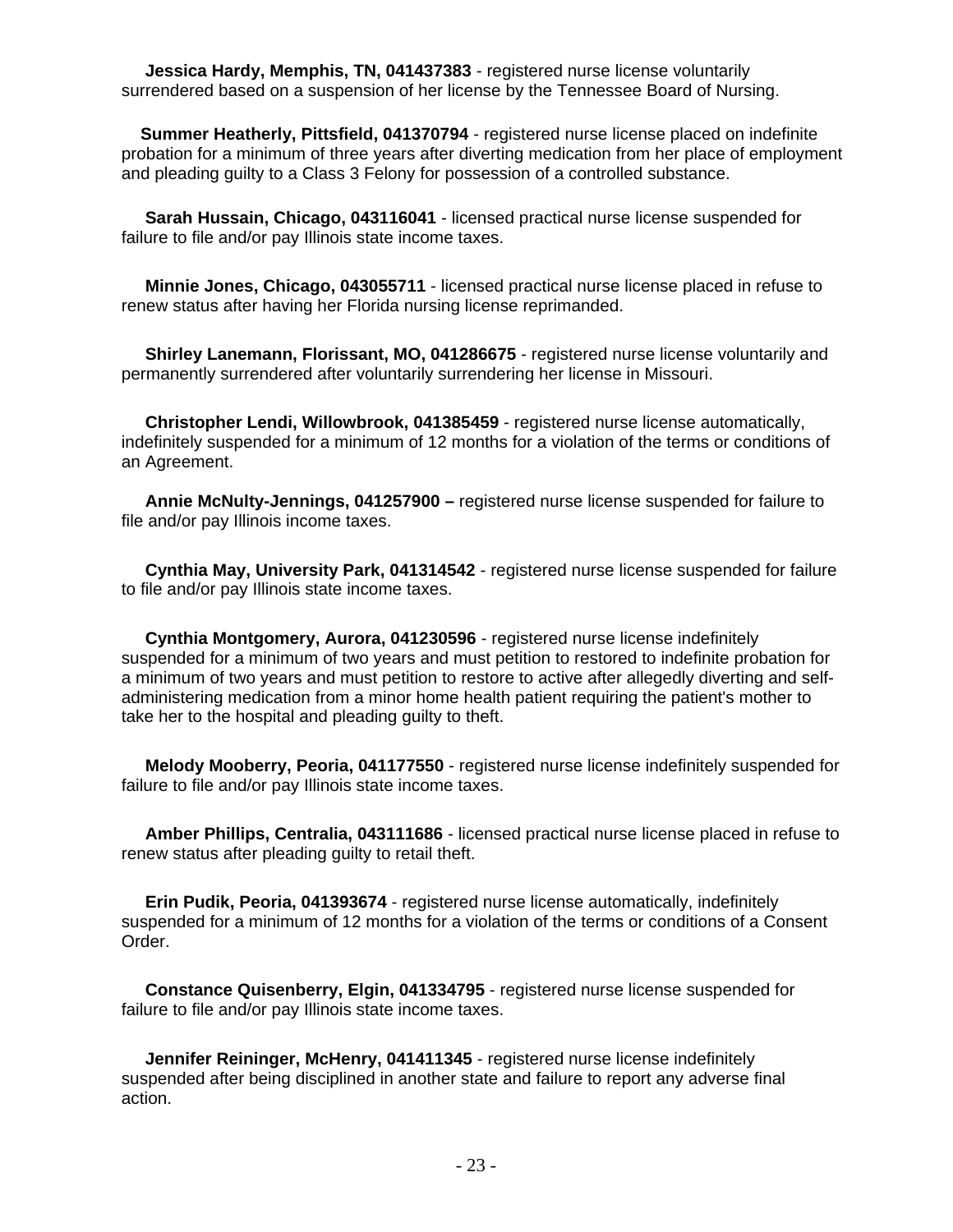**Dana Remaley, Cabot, PA, 043114002** - licensed practical nurse license placed in refuse to renew status after the Pennsylvania Board of Nursing suspended her practical nurse license for failure to submit to a board-ordered examination to determine her current fitness to practice and for failure to report same to this Department.

 **Karen Ruder, Metamora, 041241291** - registered nurse license suspended for 10 days', followed by being placed on probation for two years for a violation of professional boundaries by accepting a loan of money from a resident and failure to report to the department misdemeanor retail theft dispositions.

 **Ame Shelton, Decatur, 041352357** - registered nurse license revoked after pleading guilty to endangering the life/health of a child on July 10, 2014, sleeping during her shift at Sullivan Rehabilitation & Health Care Center and subsequently being terminated from employment, and pleading guilty to aggravated driving under the influence/accident/death on February 10, 2016.

 **Kristy Sipe, Belvidere, 043076823** - licensed practical nurse license placed in refuse to renew status for diversion of controlled substances from a facility in the State of Illinois and failure to submit to a mandatory screen. Respondent was terminated from the facility and failed to report the termination to the Department.

 **Linda Sisk, Noblesville, IN, 043075963** - licensed practical nurse license permanently relinquished due to an Indiana sister-state discipline on October 4, 2016 involving driving under the influence of alcohol.

 **Barbara Sisti, Rockville Centre, NY, 041451486** - registered nursing license issued with reprimand for a sister-state discipline (over 15 years old).

 **Marcus Smith, Caseyville, 041312601** - registered nurse license suspended for being more than 30 days' delinquent in the payment of child support.

 **Michael Theys, Austin, TX, 043107717** - licensed practical nurse license suspended for failure to file and/or pay Illinois state income taxes.

 **Deborah Towne, Energy, 041230451** - registered nurse reprimanded after receiving a sister-state discipline in the state of Virginia for failing to administer multiple scheduled medications in a timely manner to several patients during her shift.

 **Heather Van Klaveren, Altoona, PA, 041358215** - registered nurse license placed in refuse to renew status due to a sister-state discipline after the Board of Nursing of Pennsylvania suspended her registered nurse license for failure to submit to a board-certified examination to determine her current fitness to practice and for failure to report same to this Department.

 **Rodger Vanhyfte, East Moline, 041194141** - registered nurse license placed on indefinite probation with work restrictions for a minimum of three years due to working while under the influence of alcohol on November 16, 2015 at Hammond Henry Hospital, Geneseo, Illinois.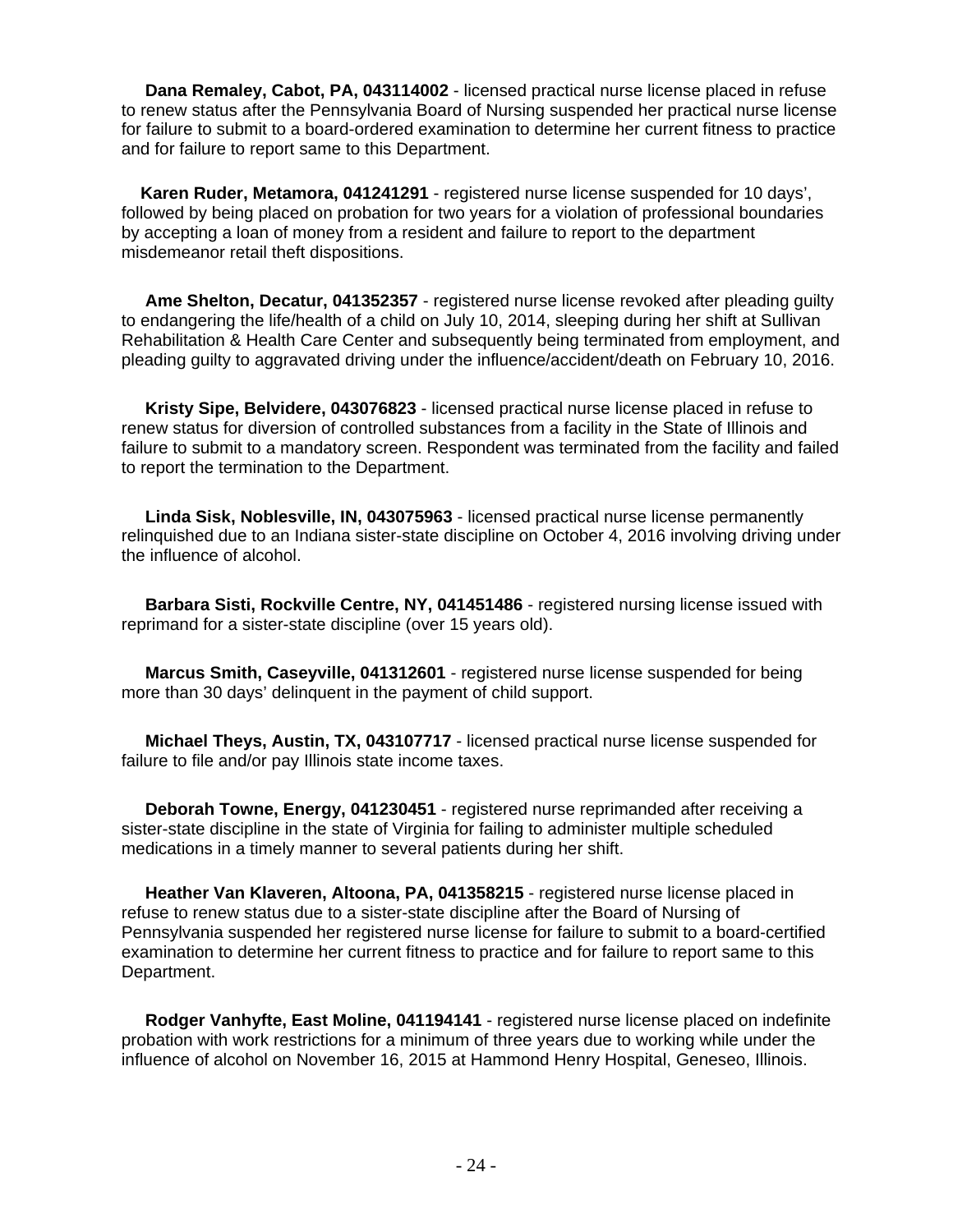#### **OCCUPATIONAL THERAPY**

 **Melissa Cozart, Staunton, 057002068** - occupational therapist license suspended for failure to file and/or pay Illinois state income taxes.

#### **PHARMACY**

 **Shawn Borman, St. Louis, MO, 051289276** - pharmacist license placed on indefinite probation for a minimum of three years after he was placed on probation by the state of Missouri following allegations of calling in fraudulent prescriptions.

 **CVS Caremark, Orlando, FL, San Antonio, TX, Lenexa, KS, Wilkes Barre, PA, 054015168** - pharmacy license fined \$500, owed jointly and severally with 054015393, 054015400 and 054015495 due to a sister-state discipline.

 **Amanda Dandridge, Chicago, 049237095** - pharmacy technician license suspended for failure to file and/or pay Illinois state income taxes.

 **Kneisha Dean, Chicago, 049221581** - pharmacy technician license suspended for failure to file and/or pay Illinois state income taxes.

 **Timothy Gilkison, Chicago, 051291703** - pharmacist license indefinitely probation after he was terminated from Wal-Mart Pharmacy following allegations that he had purchased patient's controlled substance prescriptions, including Hydrocodone, Adderall, and Tylenol #3, without authorization for his own use.

 **Ryan Goff, New Baden, 049app3605455** - pharmacy technician license to be issued and placed on indefinite probation for a minimum of two years due to a sister-state discipline in the state of Missouri.

 **Patricia Green, Broadview, 049233048** - pharmacy technician license suspended for failure to file and/or pay Illinois state income taxes.

 **Sierra Newsome, Chicago, 049239069** - pharmacy technician suspended for failure to file and/or pay Illinois state income taxes.

 **Qualgen, Edmond, OK, 004004321** - pharmacy licensed issued and placed on indefinite probation for a minimum of five years due to sister-state discipline by the Oklahoma Board of Pharmacy for issues uncovered during inspections.

 **Rachael Tarvin, South Holland, 049119114** - pharmacy technician license suspended for failure to file and/or pay Illinois state income taxes.

#### **PHYSICAL THERAPY**

 **Denise King, Lansing, 160001377** - physical therapist license suspended for failure to file and/or pay Illinois state income taxes.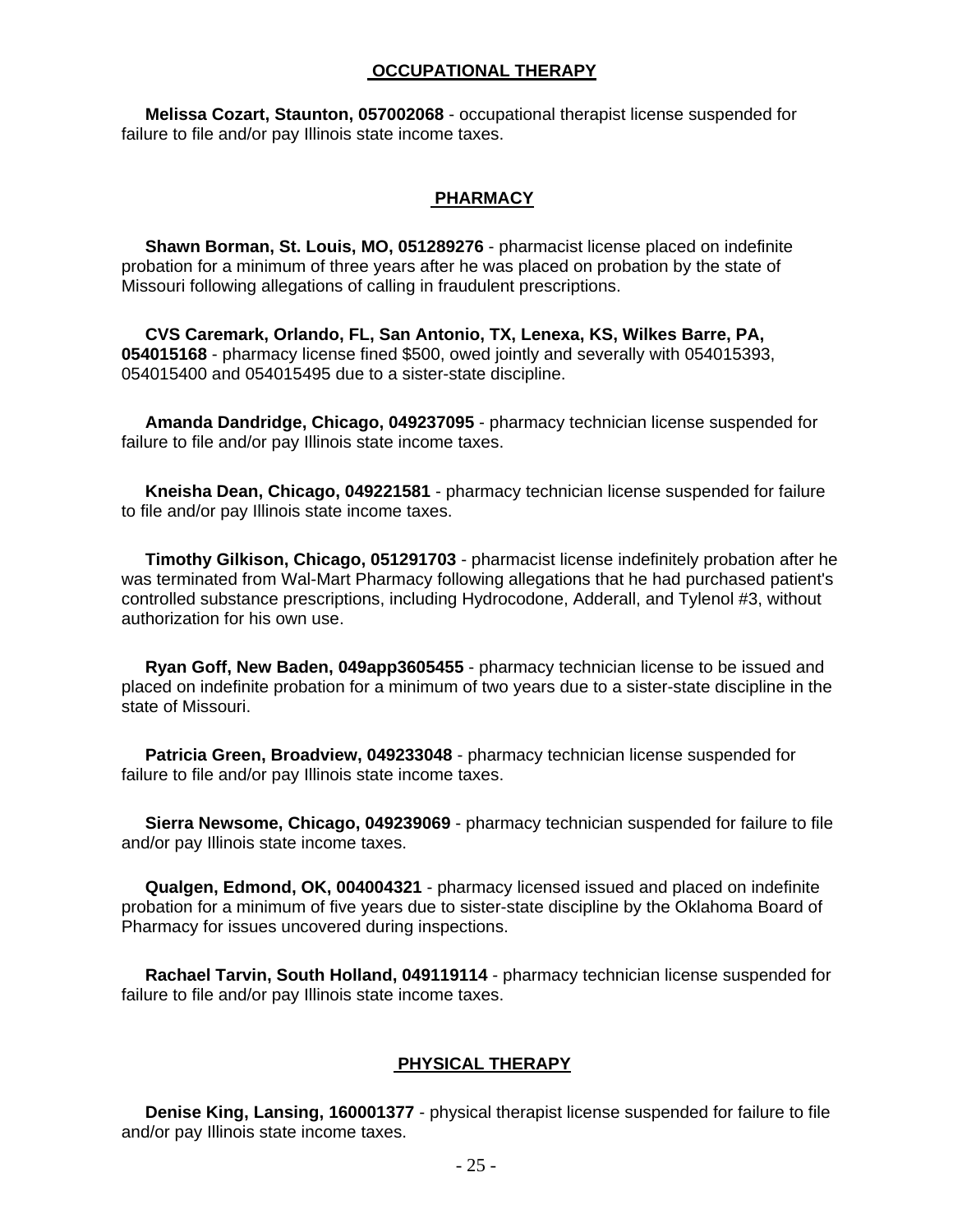**Deborah Stracco, Oak Park, 070002532** - licensed physical therapist license suspended for failure to file and/or pay Illinois state income taxes.

#### **PROFESSIONAL COUNSELOR**

 **Katarzyna Fergemann, Chicago, 178004020** - licensed professional counselor license reprimanded due to unprofessional conduct.

 **Jean Gray, Palos Hills, 180006032** - licensed professional counselor license suspended for being more than 30 days' delinquent in the payment of child support.

 **Panola Gray-Russell, University Park, 180002518** - licensed professional clinical counselor license suspended for failure to file and/or pay Illinois state income taxes.

 **Larry Navey, Plainfield, 180006650** - licensed professional counselor license suspended for failure to file and/or pay Illinois state income taxes.

#### **PUBLIC ACCOUNTANT**

 **Naveed Ahmed, South Barrington, 239010929** - registered certified public accountant license restored to probation for two years effective upon payment of fees, filing of forms and completion of CE.

 **Shalabh Gupta, Pearland, TX, 239026820** - registered certified public accountant license indefinitely suspended for failure to file and/or pay Illinois state income taxes.

 **Norberto Rome, Woodridge, 065022156** - license certified public accountant license suspended for failure to file and/or pay Illinois state income taxes.

#### **RESPIRATORY CARE PRACTITIONER**

 **Shirley Smith, Chicago, 194004627** - respiratory care practitioner license suspended for failure to file and/or pay Illinois state income taxes.

#### **SHORTHAND REPORTER**

 **Janyce Booth, Chicago, 084002097** – certified shorthand reporter license indefinitely suspended for failure to file and/or pay Illinois state income taxes.

 **Brenda Hall, Chicago, 084003359** - certified shorthand reporter license suspended for failure to file and/or pay Illinois state income taxes.

 **Carrie Pique, Darien, 084004368** - certified shorthand reporter license suspended for failure to file and/or pay Illinois state income taxes.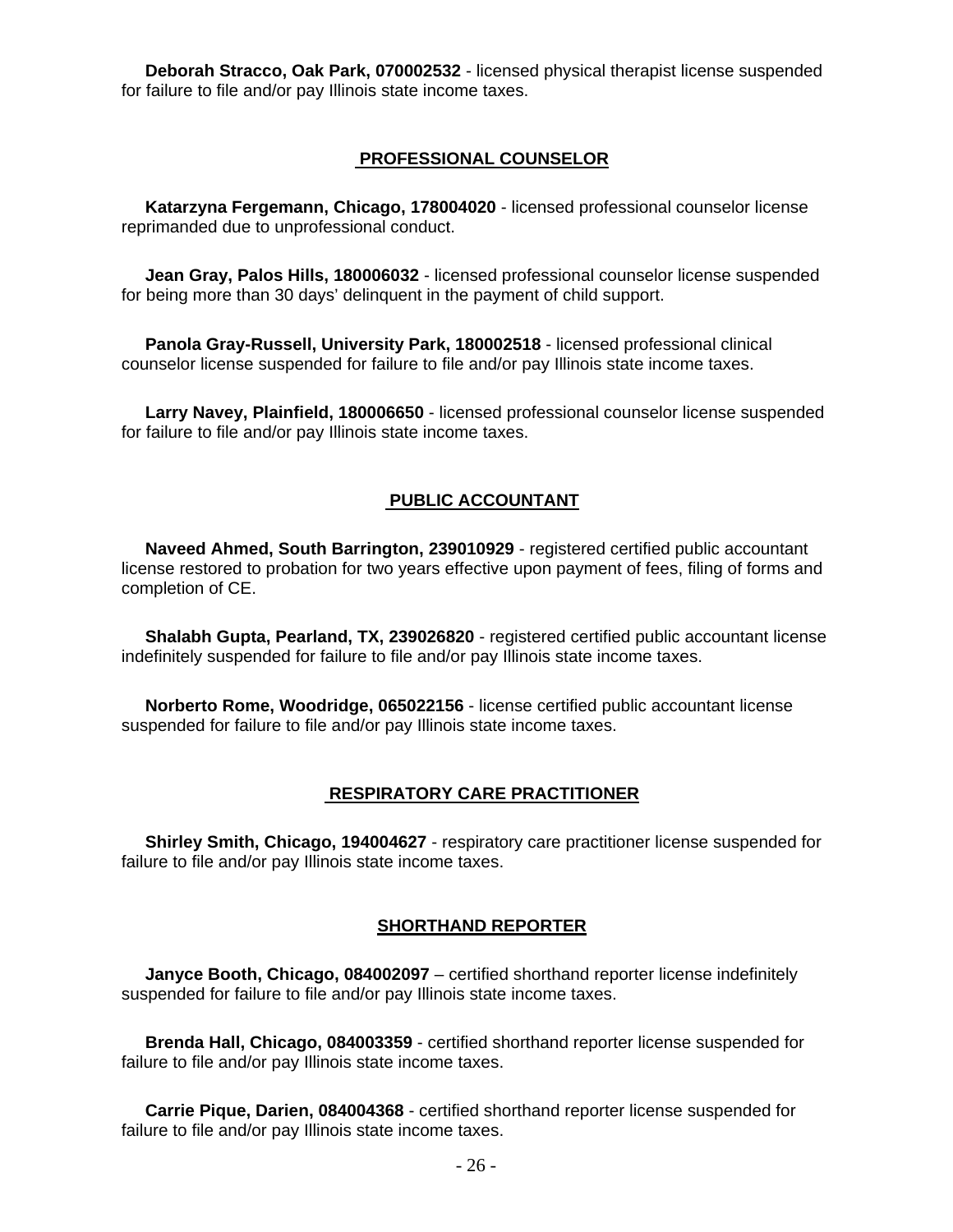#### **SOCIAL WORKER**

 **Kelly Finch, Rockford, 149008958** - licensed clinical social worker license indefinitely suspended for failure to file and/or pay Illinois state income taxes.

#### **PROFESSIONAL ENGINEERS**

 **Michael Gonzalez, Chicago, 062042977** - licensed professional engineer license indefinitely suspended for failure to file and/or pay Illinois state income taxes.

## **DIVISION OF REAL ESTATE**

#### **HOME INSPECTOR**

 **Greg Dobbs, Northfield, 450011083** - home inspector license suspended for failure to file and/or pay Illinois state income taxes.

 **James Graham, Lombard, 450004104** - home inspector license suspended for failure to file and/or pay Illinois state income taxes.

 **Robert Valleyfield, Chicago, 450003114** - home inspector license suspended for failure to file and/or pay Illinois state income taxes.

#### **REAL ESTATE**

 **Erika Aldridge, Collinsville, 475165744** - real estate broker license suspended for failure to file and/or pay Illinois state income taxes.

 **Ann Bauer, Chicago, 475160288** - real estate broker license suspended for failure to file and/or pay Illinois state income taxes.

 **Omar Bell, Chicago, 475133573** - real estate broker license suspended for failure to file and/or pay Illinois state income taxes.

 **Raquel Berrios, Chicago, 471014460** - real estate managing broker license suspended for failure to file and/or pay Illinois state income taxes.

 **Nathan Byram, Danville, 471000476** - real estate managing broker license and **Linwood 2000 Inc., Danville, 478026457** - real estate corporation license each reprimanded and fined \$1,500 owed jointly and severally because Mr. Byram served as the managing broker for two brokerages at the same time and advertised in those positions. Byram and Linwood also failed to properly register the assumed name of "Linwood Property Management" as a d/b/a for Respondent Linwood. Further, as long as Byram continues to be sponsored by another sponsoring broker than Linwood and maintains or re-acquires any ownership interest in Linwood, Linwood cannot seek to re-instate its real estate broker corporation license.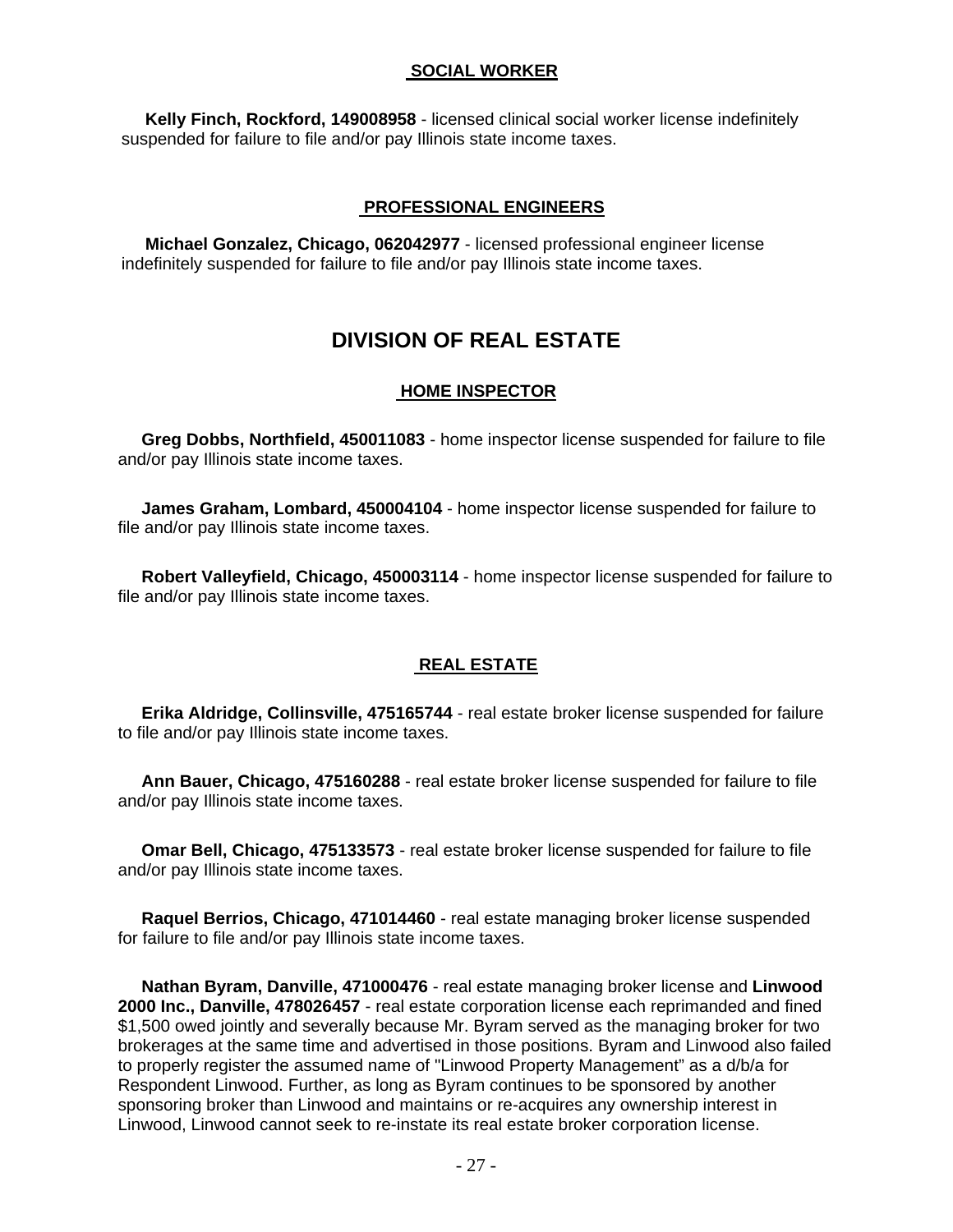**Yvonne Carrasquillo, Cicero, 475146910** - real estate broker license suspended for failure to file and/or pay Illinois state income taxes.

 **Raymond Chou, Niles, 475149943** - real estate broker license suspended for failure to file and/or pay Illinois state income taxes.

 **Brian Colebrook, Chicago, 475155629** - real estate broker license suspended for being more than 30 days' delinquent in the payment of child support.

 **Wendy Frieden, Rock Island, 475120037** - real estate broker license suspended for failure to file and/or pay Illinois state income taxes.

 **Peggy Jacobs, Elmhurst, 475136915** - real estate broker license suspended for failure to file and/or pay Illinois state income taxes.

 **Paul King, Evanston, 471016797** - real estate managing broker license and **Carby-King Realty Group, 478025818 -** real estate broker corporation licenses are revoked due to a payment from the Real Estate Recovery Fund on behalf of the licensees.

 **Paul King, Evanston, 471016797** - real estate managing broker license and **Carby-King Realty Group, 478025818 -** real estate broker corporation licenses are revoked due to a payment from the Real Estate Recovery Fund on behalf of the licensees.

 **Paul King, Evanston, 471016797** - real estate managing broker license and **Carby-King Realty Group, 478025818 -** real estate corporation licenses are revoked due to a payment from the Real Estate Recovery Fund on behalf of the licensees.

 **Paul King, Evanston, 471016797** - real estate managing broker license and **Carby-King Realty Group, 478025818 -** real estate corporation licenses are revoked because of a payment from the Real Estate Recovery Fund on behalf of the licensees.

 **Joseph Lee, Calumet Park, 475146415** - real estate broker license suspended for failure to file and/or pay Illinois state income taxes.

 **Denis Leonard, Barrington, 475156564** - real estate broker license suspended for failure to file and/or pay Illinois state income taxes.

 **Ann McCartney-Allen, Chicago, 475166003** - real estate broker license suspended for failure to file and/or pay Illinois state income taxes.

 **Sean McDonnell, Miami Beach, FL, 475164111** - real estate broker license suspended for failure to file and/or pay Illinois state income taxes.

 **Larbi Murray, Rockford, 471000873** - real estate managing broker license suspended for one-year and fined \$5,000 for engaging in fraud and misrepresentation in applying for and procuring a real estate broker license and engaging in fraud and misrepresentation in applying for and procuring a real estate broker license.